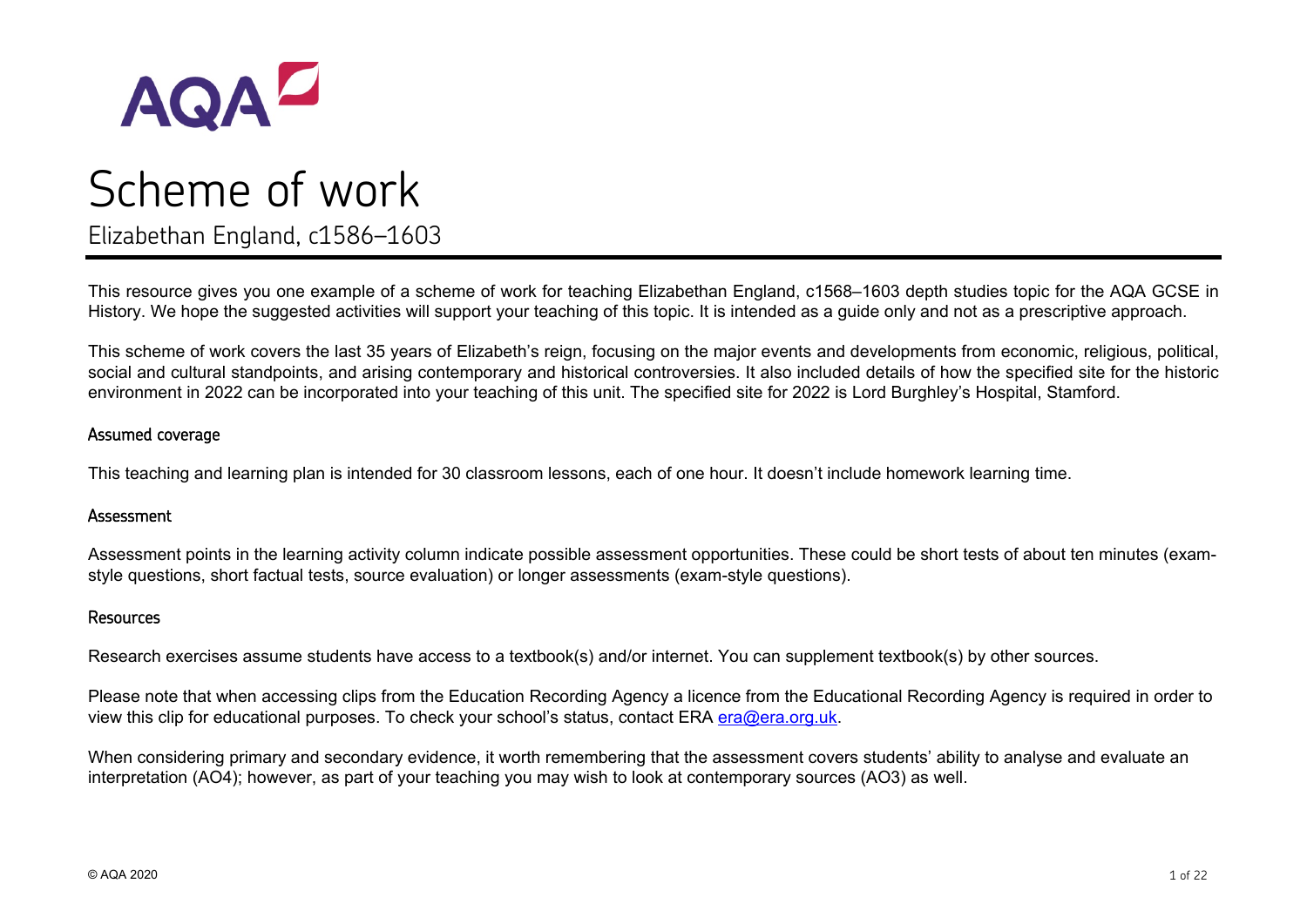## **Part one: Elizabeth's court and Parliament**

#### **Elizabeth I and her court**

| Lesson | <b>Specification content</b>                                                                                                       | <b>Guidance</b>                                                                                                                                                                                                                                                                                                                                                                                                                                                                                                                                                                                                                                                                                                                                                                                                                       | <b>Learning activity</b>                                                                                                                                                                                                                                                                                                                                                                                                                                                                              | <b>Resources</b>                                                                                                                                                                                                                                                                                                                                                                                                                                                                                                               |
|--------|------------------------------------------------------------------------------------------------------------------------------------|---------------------------------------------------------------------------------------------------------------------------------------------------------------------------------------------------------------------------------------------------------------------------------------------------------------------------------------------------------------------------------------------------------------------------------------------------------------------------------------------------------------------------------------------------------------------------------------------------------------------------------------------------------------------------------------------------------------------------------------------------------------------------------------------------------------------------------------|-------------------------------------------------------------------------------------------------------------------------------------------------------------------------------------------------------------------------------------------------------------------------------------------------------------------------------------------------------------------------------------------------------------------------------------------------------------------------------------------------------|--------------------------------------------------------------------------------------------------------------------------------------------------------------------------------------------------------------------------------------------------------------------------------------------------------------------------------------------------------------------------------------------------------------------------------------------------------------------------------------------------------------------------------|
| number |                                                                                                                                    |                                                                                                                                                                                                                                                                                                                                                                                                                                                                                                                                                                                                                                                                                                                                                                                                                                       |                                                                                                                                                                                                                                                                                                                                                                                                                                                                                                       |                                                                                                                                                                                                                                                                                                                                                                                                                                                                                                                                |
|        | <b>Background and</b><br>$\bullet$<br>character of Elizabeth<br>Court life, including<br>$\bullet$<br>patronage; key<br>ministers. | Students study the situation on<br>Elizabeth's accession, how she<br>came to be Queen. (Note the<br>problems the country faced will be<br>considered in Lesson 4.)<br>Students think about Queen<br>Elizabeth, her background and<br>character $-$ what sort of person was<br>she? How did Elizabeth come to be<br>Queen of England?<br>Begin to study the structure and<br>process of central and local<br>government. How did government<br>work in Elizabeth's reign? Which<br>were the most important parts of her<br>government structure?<br>Note the difference between local<br>and national government and in the<br>structure of government, the Court,<br>Privy Council, Lord Lieutenants, JPs.<br>What was the role of the court?<br>What was the role of the Privy<br><b>Council?</b> These are two key<br>institutions. | Worksheet/textbook research<br>based around Elizabeth through<br>the eyes of her family at<br>different times in her life before<br>she became Queen for<br>example: her father's view,<br>brothers and sisters' view, and<br>how this may have influenced<br>her character.<br>Complete diagram of the parts<br>of government, with key<br>word/titles defined, and main<br>purpose/jobs explained.<br>Students discuss their answers<br>to worksheet issues in pairs and<br>agree institution/plan. | A KS3 summary of the whole<br>reign which can be used as<br>an introduction to the unit.<br>Family tree (ensure Mary<br>Queen of Scots is shown).<br>Images of young Elizabeth.<br>Source describing her<br>character, education and<br>attainments.<br>Diagram showing relevant<br>parts of government<br>structure.<br>Work sheet with<br>contemporary issues for<br>students to decide which<br>institution it is relevant to,<br>based on definitions and<br>description.<br>A clear introduction to<br>Elizabeth's reign. |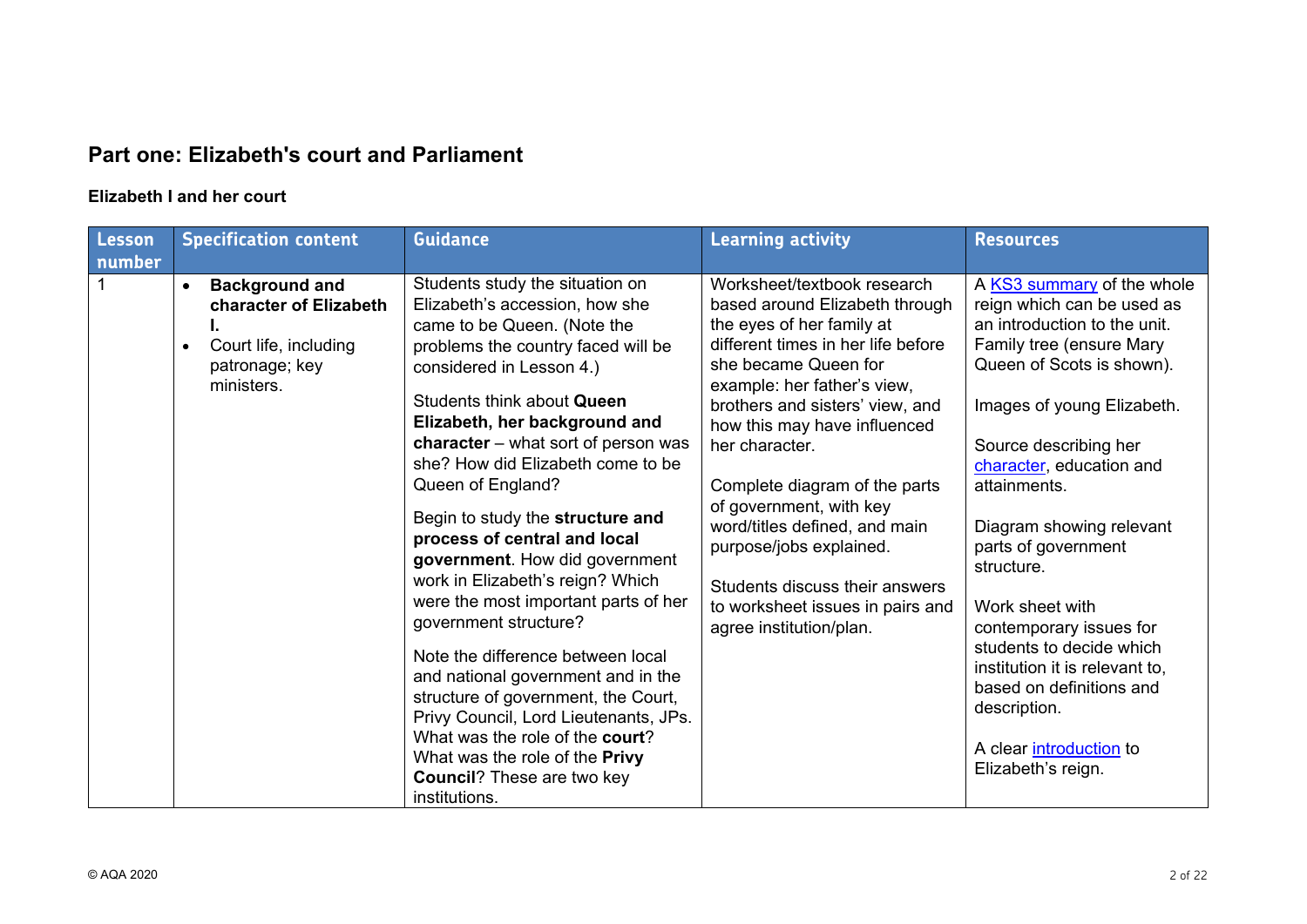| Lesson<br>number | <b>Specification content</b>                                                                                                          | <b>Guidance</b>                                                                                                                                                                                                                                                                                                                                                                                                                                                                                                                                                                                          | <b>Learning activity</b>                                                                                                                                                                                                                                                                                                                                                                                                                                                                                                                                                                                                                  | <b>Resources</b>                                                                                                                                                                                                                                                                                                                                                                                                                |
|------------------|---------------------------------------------------------------------------------------------------------------------------------------|----------------------------------------------------------------------------------------------------------------------------------------------------------------------------------------------------------------------------------------------------------------------------------------------------------------------------------------------------------------------------------------------------------------------------------------------------------------------------------------------------------------------------------------------------------------------------------------------------------|-------------------------------------------------------------------------------------------------------------------------------------------------------------------------------------------------------------------------------------------------------------------------------------------------------------------------------------------------------------------------------------------------------------------------------------------------------------------------------------------------------------------------------------------------------------------------------------------------------------------------------------------|---------------------------------------------------------------------------------------------------------------------------------------------------------------------------------------------------------------------------------------------------------------------------------------------------------------------------------------------------------------------------------------------------------------------------------|
| $\overline{2}$   | Background and<br>$\bullet$<br>character of Elizabeth I.<br><b>Court life, including</b><br>$\bullet$<br>patronage; key<br>ministers. | Students should revise role of the<br>Court and government structure.<br>This lesson will focus on The Court.<br>Students consider the roles of<br>William Cecil (Lord Burghley),<br>Robert Dudley (the Earl of Leicester)<br>and Francis Walsingham. What jobs<br>did these people do and how<br>influential were they?<br>Link to next lesson, note Parliament<br>and relationship to decision-making,<br>court, and Privy Council.<br>Note the Court could move and went<br>on Progresses which relate, to a<br>style of monarchy, popularity and,<br>along with portraiture, management<br>of image. | Students watch a short (10<br>minutes) video and make notes<br>to answer the question on:<br>'If you wanted to get on in the<br>Elizabethan Court, what should<br>you do and not do?'<br>Research exercise using<br>Internet/textbooks to produce<br>key biographies of important<br>people, for example: Cecil,<br>Dudley, Walsingham, Essex,<br>Hatton, Raleigh, The Knollys,<br>Bess of Hardwick etc.<br>Class discussion about the<br>aspects of their lives that are<br>required for the biography, such<br>as: name, rank, wealth, dates<br>etc.<br>Students read, identify and<br>discuss 6 problems associated<br>with Progresses | An introduction to Elizabeth's<br>Court, Progresses.<br>Textbook/internet relating to<br>key individuals.<br><b>AQA Historic Environment</b><br>Resource pack for Kenilworth<br>Castle 2021: Background<br>information on Robert Dudley<br><b>Kenilworth Castle short film</b><br><b>AQA Historic Environment</b><br>Resource pack 2018 -<br>Hardwick Hall: Resource I<br>and background Information<br>about Bess of Hardwick. |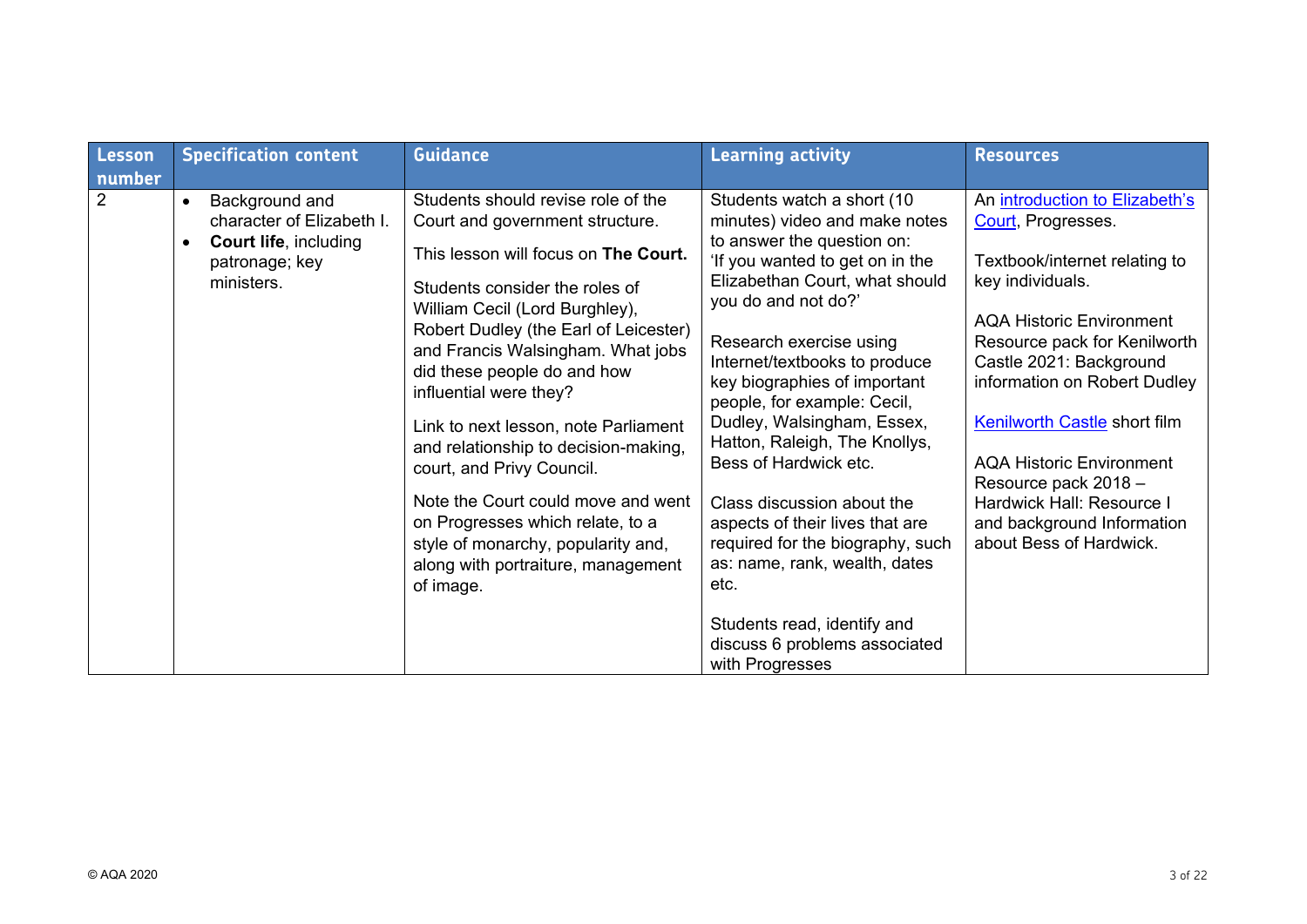| <b>Lesson</b><br>number | <b>Specification content</b>                                                                                        | <b>Guidance</b>                                                                                                                                                                                                                                                                                                                                                                                                                                                                                                                                                                                                                                                                                                                                                                                                                                        | <b>Learning activity</b>                                                                                                                                                                                                                                                                                                                                                                                                                                                                                                                                                                                                                                                                                                                       | <b>Resources</b>                                                                                                                                                                                                                                                                                                                                                 |
|-------------------------|---------------------------------------------------------------------------------------------------------------------|--------------------------------------------------------------------------------------------------------------------------------------------------------------------------------------------------------------------------------------------------------------------------------------------------------------------------------------------------------------------------------------------------------------------------------------------------------------------------------------------------------------------------------------------------------------------------------------------------------------------------------------------------------------------------------------------------------------------------------------------------------------------------------------------------------------------------------------------------------|------------------------------------------------------------------------------------------------------------------------------------------------------------------------------------------------------------------------------------------------------------------------------------------------------------------------------------------------------------------------------------------------------------------------------------------------------------------------------------------------------------------------------------------------------------------------------------------------------------------------------------------------------------------------------------------------------------------------------------------------|------------------------------------------------------------------------------------------------------------------------------------------------------------------------------------------------------------------------------------------------------------------------------------------------------------------------------------------------------------------|
| $3$ and $4$             | <b>Relations with</b><br>$\bullet$<br>Parliament.<br>The problem of<br>$\bullet$<br>marriage and the<br>Succession. | If you focus on marriage and<br>succession. This will help to<br>illustrate the relationship with<br>Parliament.<br>Elizabeth's difficulties as a female<br>monarch: succession and marriage.<br>What were the expectations of a<br>female ruler at this time? Who might<br>Elizabeth have married? What with<br>the advantages and disadvantages<br>of her suitors? How the reasons for<br>not marrying change during the<br>reign? Why didn't she marry?<br>These questions will lead to further<br>understanding of the relationship<br>between, and issues involving, the<br>Queen and her governments and<br>parliaments.<br>From a consideration of marriage<br>you can develop your students'<br>understanding that this was not the<br>only issue that Elizabeth and<br>Parliament clashed over.<br>What other problems did Elizabeth<br>face? | Enquiry question: why was it<br>important for Elizabeth to<br>marry?<br>Students complete a table to<br>show suitors' dates, pros and<br>cons of their candidature using<br>source material and textbook.<br>Class discussion about a series<br>of statements to do with Queen<br>Elizabeth and marriage.<br>Students sort into advantages<br>and disadvantages of marriage<br>during discussion.<br>Students complete an open<br>book essay: why didn't Queen<br>Elizabeth marry?<br>Students complete a diagram to<br>identify main issues between<br>Elizabeth and her parliaments,<br>for example:<br>religion - Catholicism,<br>$\bullet$<br>Puritanism, Ireland,<br>foreign policy especially<br>relations with the Dutch<br>and Spanish | <b>Textbook</b><br>Table to show suitors, dates,<br>pros and cons of their<br>candidature.<br><b>AQA Historic Environment</b><br>Resource pack 2021:<br>Resource M - 'Why Elizabeth<br>never married' R. Warnicke.<br>Sources describing the<br>suitors.<br>Textbooks, primary sources<br>and interpretations relating to<br>the problems faced by<br>Elizabeth. |

#### **The difficulties of a female ruler**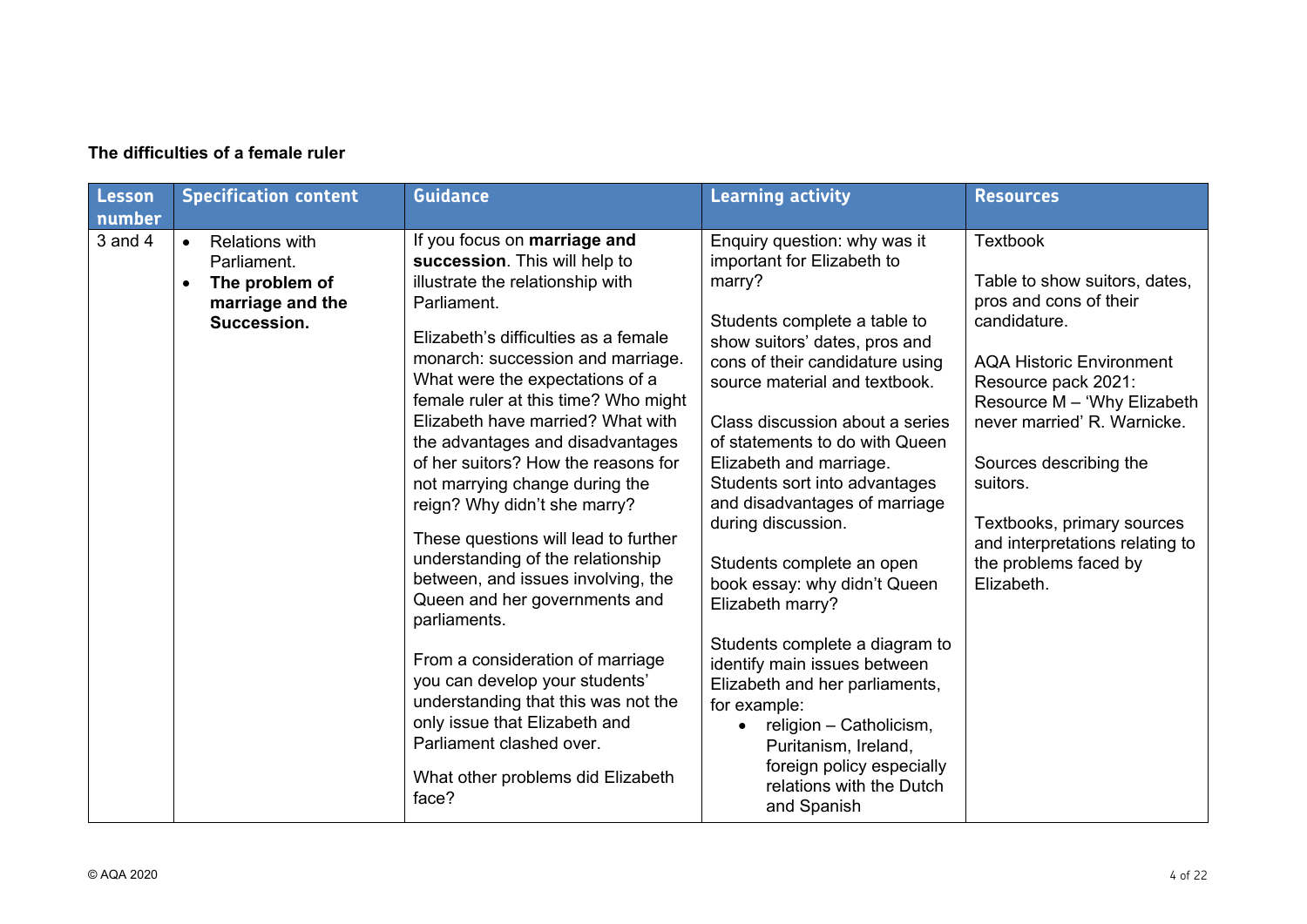| <b>Lesson</b><br>number | <b>Specification content</b>                                                                                        | <b>Guidance</b>                                                                                                                                                                                                                                                                                                                                                                                                                                                             | <b>Learning activity</b>                                                                                                                                                                                                                                                                                                                                                                    | <b>Resources</b>                                                               |
|-------------------------|---------------------------------------------------------------------------------------------------------------------|-----------------------------------------------------------------------------------------------------------------------------------------------------------------------------------------------------------------------------------------------------------------------------------------------------------------------------------------------------------------------------------------------------------------------------------------------------------------------------|---------------------------------------------------------------------------------------------------------------------------------------------------------------------------------------------------------------------------------------------------------------------------------------------------------------------------------------------------------------------------------------------|--------------------------------------------------------------------------------|
| 3 and 4                 | <b>Relations with</b><br>$\bullet$<br>Parliament.<br>The problem of<br>$\bullet$<br>marriage and the<br>Succession. | Students should be seeking to<br>understand the relationship between,<br>and issues involving, the Queen<br>and her governments and<br>parliaments. Note Elizabeth's<br>various responses and letters to<br>Parliament, Privy Councillors'<br>management of Parliament.                                                                                                                                                                                                     | marriage, succession<br>Mary Queen of Scots<br>taxation (monopolies)<br>Parliamentary rights.<br>Students need to define each<br>problem, and arrange in<br>categories/priorities (perhaps as<br>a Diamond Nine exercise).<br>Students complete a<br>sequencing exercise and put the<br>problems into chronological<br>order.                                                               |                                                                                |
| $5$ and $6$             | The strength of Elizabeth's<br>authority at the end of her<br>reign, including Essex's<br>Rebellion in 1601.        | The focus of this lesson is the<br>strength of Elizabeth's authority at<br>the end of her reign, using Essex's<br>rebellion. This is a case study, late in<br>the reign, of Court politics and<br>patronage.<br>You might need to establish who<br>Essex was (remind students of brief<br>court biographies above - lesson 2),<br>his achievements and failures.<br>How does it change our view of the<br>question we asked in lesson 2, 'If<br>you wanted to get on in the | Enquiry question: what does<br>Essex's rebellion tell us about<br>government and politics in<br>Elizabeth reign?<br>Students construct a table<br>showing the pluses and minuses<br>that Essex possessed or<br>accumulated during his career.<br>Students do a 'write an account'<br>style question relating to<br>Essex's rebellion.<br>Classroom discussion: how<br>much blame does Essex | Biographies of the Earl of<br>Essex.<br>Textbook relating to the<br>rebellion. |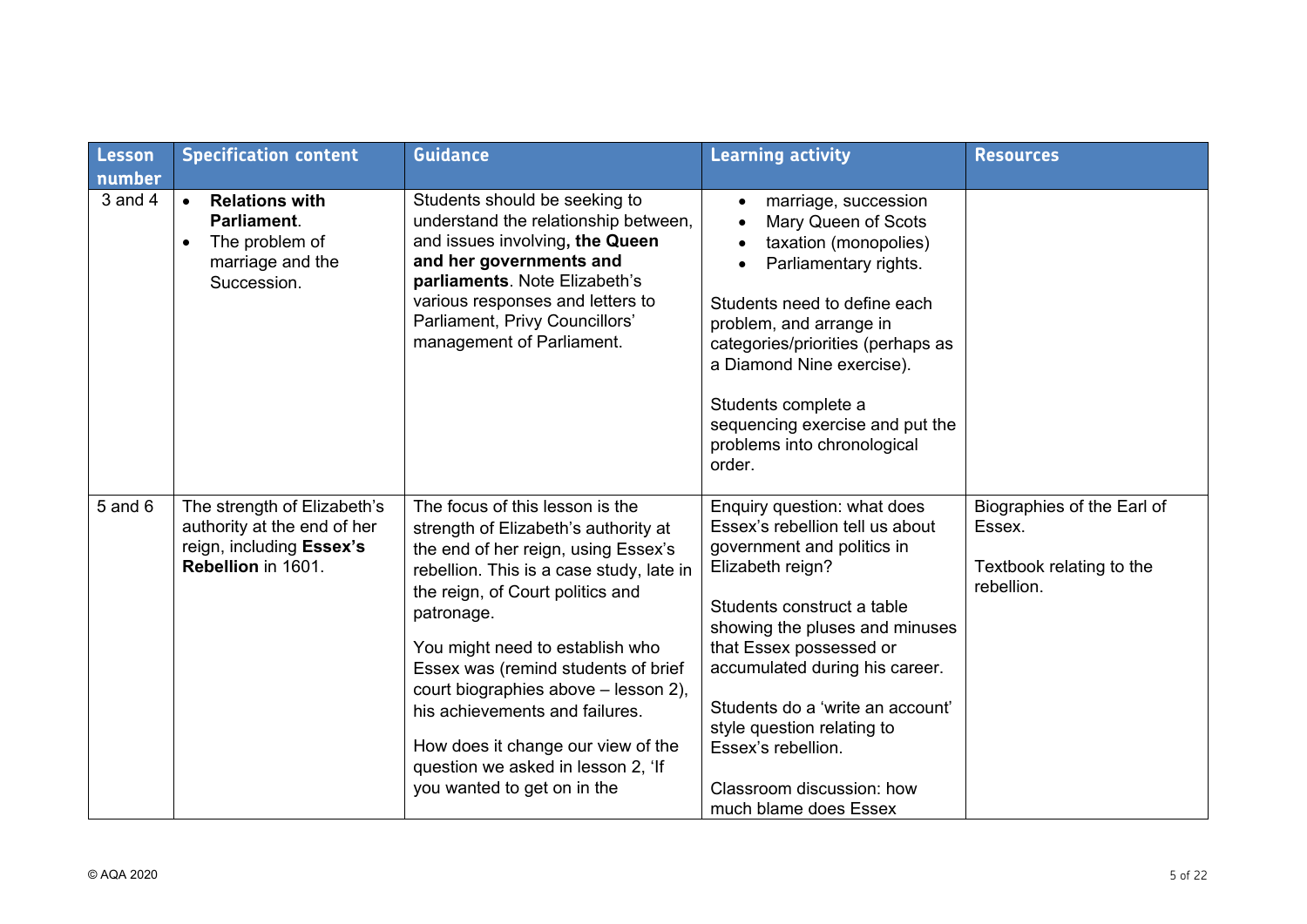| <b>Lesson</b><br>number | <b>Specification content</b>        | <b>Guidance</b>                                                                                                                                                                                                                                                                    | <b>Learning activity</b>                                                                                                                                                                                          | <b>Resources</b>                                                                                                                                                                                                                           |
|-------------------------|-------------------------------------|------------------------------------------------------------------------------------------------------------------------------------------------------------------------------------------------------------------------------------------------------------------------------------|-------------------------------------------------------------------------------------------------------------------------------------------------------------------------------------------------------------------|--------------------------------------------------------------------------------------------------------------------------------------------------------------------------------------------------------------------------------------------|
|                         |                                     | Elizabethan Court what should you<br>do and not do?'<br>We can consider how much blame<br>Essex deserves for his situation.                                                                                                                                                        | deserve? What does the<br>rebellion reveal about the<br>strength of Elizabeth's power at<br>the end of her reign?                                                                                                 |                                                                                                                                                                                                                                            |
|                         | Essex's<br><b>Rebellion</b> in 1601 | Students should consider the part<br>that court politics and the theatre<br>play in Essex's downfall.<br>Note that in 1596 the Privy Council<br>ordered all unflattering portraits of<br>Queen Elizabeth to be found and<br>destroyed as they cause great<br>offence to the Queen. | Students complete a work sheet<br>analysing Resource K. which<br>focusses on actions and<br>intentions of all parties.<br>Class discussion about<br>propaganda, censorship, and<br>'image rights', and the media. | <b>Historic Environment</b><br>Resource pack 2019 - The<br>Globe, see Resource K<br>(Elizabethan dramatic<br>censorship).<br>Image of Queen Elizabeth I<br>on a Royal progress with the<br>courtiers in 1601.<br>Queen Elizabeth portraits |
| 8                       | Review and assessment               | This is an opportunity to test your<br>students understanding of Part One<br>and to develop their exam<br>techniques.                                                                                                                                                              | Student complete exam style<br>questions on Part One.                                                                                                                                                             |                                                                                                                                                                                                                                            |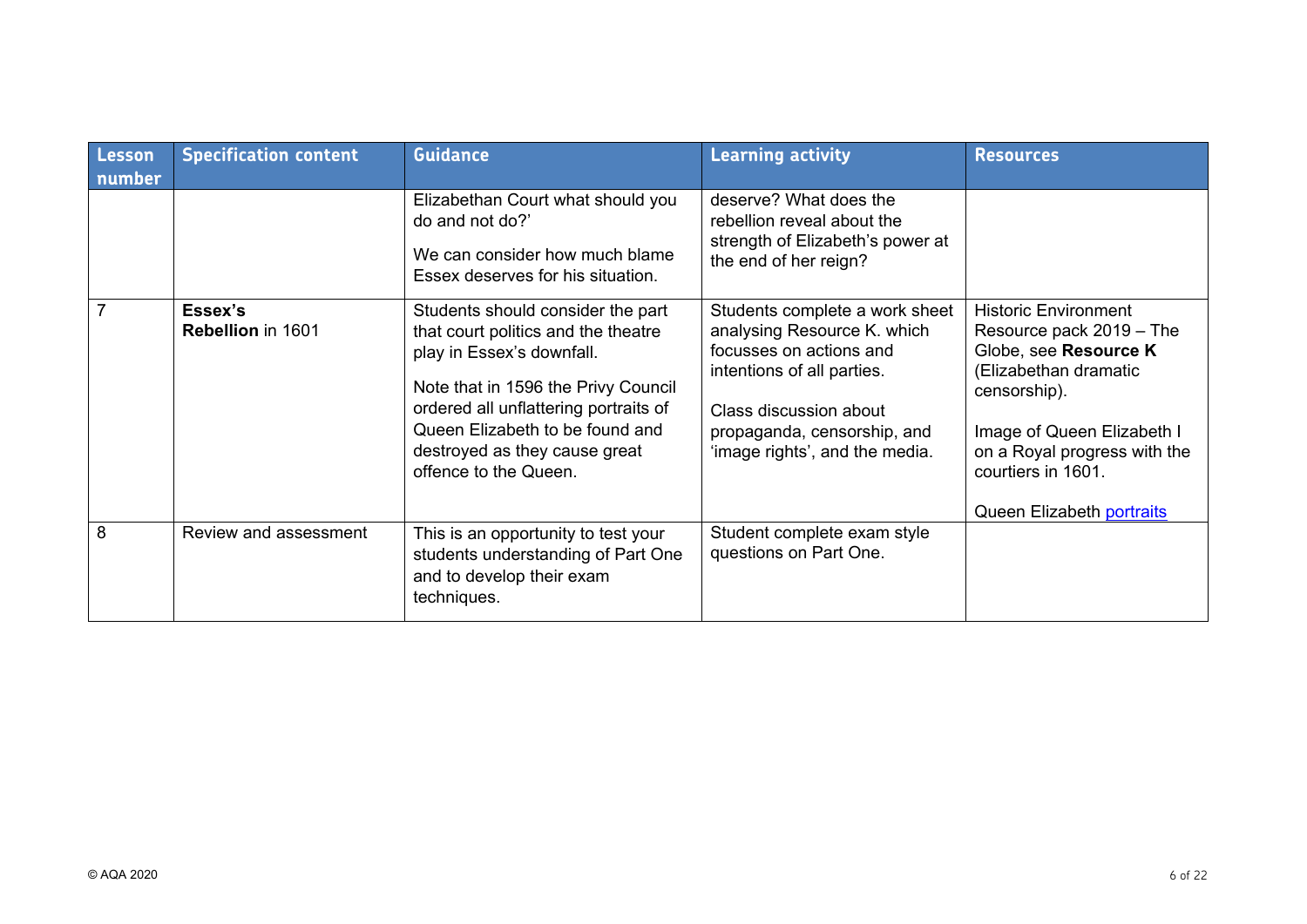# **Part 3: Troubles abroad and at home (i)**

### **Religious matters**

| Lesson   | <b>Specification content</b>                                                                                                                                                                                                                                                                                                                                                                           | <b>Guidance</b>                                                                                                                                                                                                                                                                                                                                                                                                                                                                                                                                                                                                                                                                                                                                                                                                        | <b>Learning activity</b>                                                                                                                                                                                                                                                                                                                                                                                                                                                                                                                                                                                                                                                                                                                          | <b>Resources</b>                                                                                                                                                                                                                                                                                                                           |
|----------|--------------------------------------------------------------------------------------------------------------------------------------------------------------------------------------------------------------------------------------------------------------------------------------------------------------------------------------------------------------------------------------------------------|------------------------------------------------------------------------------------------------------------------------------------------------------------------------------------------------------------------------------------------------------------------------------------------------------------------------------------------------------------------------------------------------------------------------------------------------------------------------------------------------------------------------------------------------------------------------------------------------------------------------------------------------------------------------------------------------------------------------------------------------------------------------------------------------------------------------|---------------------------------------------------------------------------------------------------------------------------------------------------------------------------------------------------------------------------------------------------------------------------------------------------------------------------------------------------------------------------------------------------------------------------------------------------------------------------------------------------------------------------------------------------------------------------------------------------------------------------------------------------------------------------------------------------------------------------------------------------|--------------------------------------------------------------------------------------------------------------------------------------------------------------------------------------------------------------------------------------------------------------------------------------------------------------------------------------------|
| number   |                                                                                                                                                                                                                                                                                                                                                                                                        |                                                                                                                                                                                                                                                                                                                                                                                                                                                                                                                                                                                                                                                                                                                                                                                                                        |                                                                                                                                                                                                                                                                                                                                                                                                                                                                                                                                                                                                                                                                                                                                                   |                                                                                                                                                                                                                                                                                                                                            |
| 9 and 10 | the question of religion,<br><b>English Catholicism</b><br>and Protestantism<br>the Northern Rebellion<br>$\bullet$<br><b>Elizabeth's</b><br>$\bullet$<br>excommunication<br>the missionaries<br>$\bullet$<br>Catholic plots and the<br>$\bullet$<br>threat to the Elizabethan<br>settlement<br>Elizabeth and her<br>$\bullet$<br>government's responses<br>and policies towards<br>religious matters. | This is a key pair of lessons<br>focussing on English Catholicism<br>during Elizabeth's reign. It has been<br>placed earlier on in the scheme of<br>work to help explain actions and<br>events later on in the study.<br>Begin by ensuring students record<br>main points of religious settlement in<br>1559. Noting contrast with Catholic<br>and extreme Protestant views.<br><b>Overarching Question/Enquiry point:</b><br>(i) Why was Catholicism a threat?<br>(ii) When the Catholic was threat<br>greatest? (iii) How were Catholics<br>treated during her reign?<br>Consider concept of two historical<br>'turning points' in policy to English<br>Catholics: (a) $1570 -$ the<br>excommunication and (b) 1580 the<br>arrival of Campion's Mission, in<br>order to debate and answer to<br>Question (ii) above. | Students research the following<br>events for a 'market place'<br>exercise. They need to find out<br>the, 'when, where, who, what,<br>why, and a so what' to share<br>with fellow students/or take<br>away:<br>arrival of Mary Queen of<br>Scots in England<br>Northern Rebellion<br>$\bullet$<br>Excommunication<br><b>Ridolfi Plot</b><br>St Bartholomew's Day<br>Massacre<br>seminary priests<br>Campion's mission<br>$\bullet$<br>Throckmorton plot<br>$\bullet$<br>Murder of William of<br>Orange<br><b>Bond of Association</b><br>war with Spain<br>$\bullet$<br>the Babington Plot<br>$\bullet$<br>Mary's execution<br>Spanish Armada.<br>There should be sufficient<br>events for one to be given to a<br>pair of students. You will need | Textbook and<br>Internet research.<br>A simple summary on four<br>separate sheets of the laws<br>in 1571, 1581, 1585, and<br>1593 against Roman<br>Catholics.<br>A useful <b>summary</b> of Queen<br>Elizabeth I's religious<br>settlement and introduction to<br>the Royal Museums at<br>Greenwich.<br>A brief revision guide<br>summary. |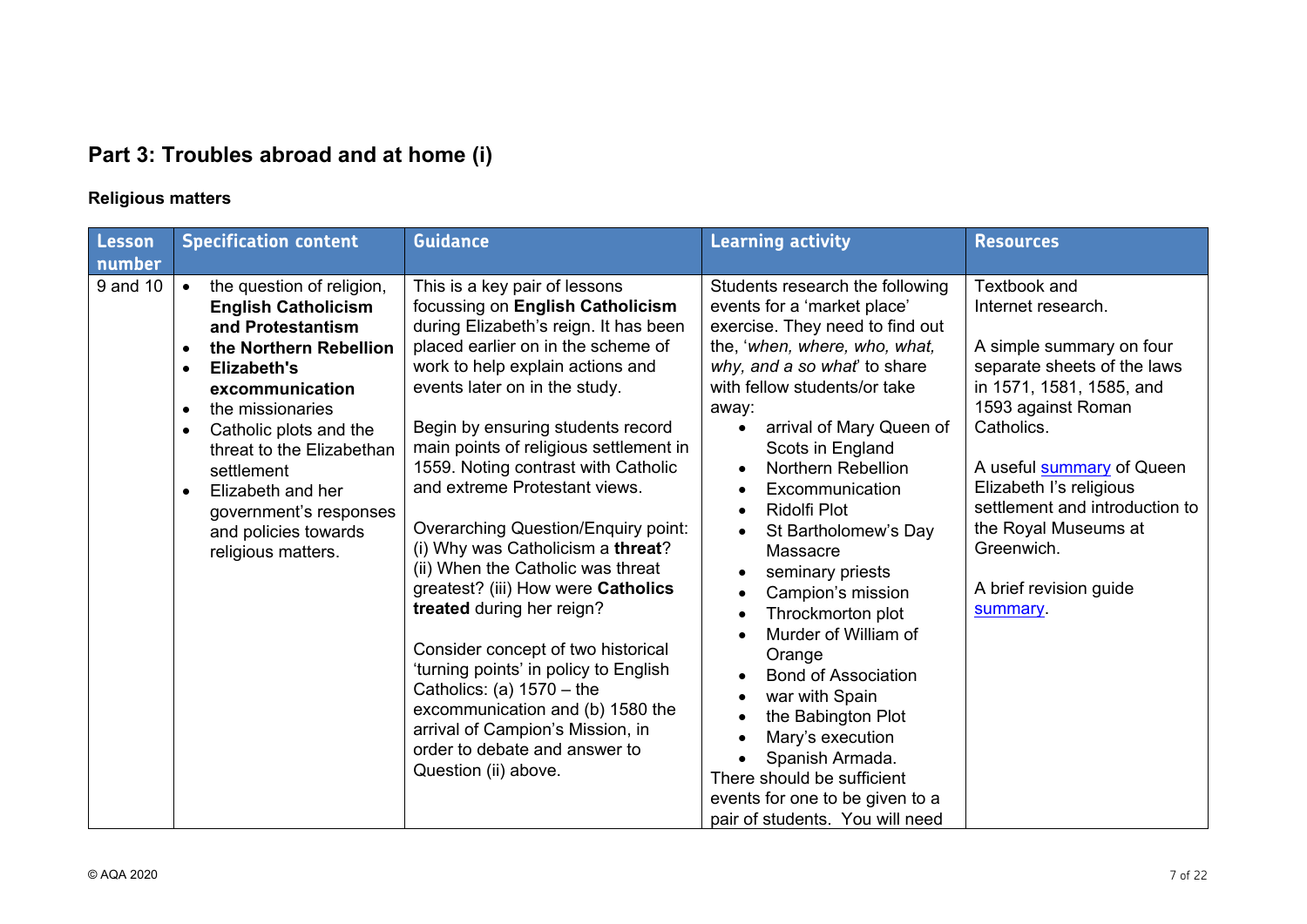| Lesson<br>number | <b>Specification content</b>                                                                                  | <b>Guidance</b>                                                                                                                                                    | <b>Learning activity</b>                                                                                                                                                                                                                                                                                                                                                                                                                                                                                                                                                                                                                                                                                                   | <b>Resources</b>                                                                         |
|------------------|---------------------------------------------------------------------------------------------------------------|--------------------------------------------------------------------------------------------------------------------------------------------------------------------|----------------------------------------------------------------------------------------------------------------------------------------------------------------------------------------------------------------------------------------------------------------------------------------------------------------------------------------------------------------------------------------------------------------------------------------------------------------------------------------------------------------------------------------------------------------------------------------------------------------------------------------------------------------------------------------------------------------------------|------------------------------------------------------------------------------------------|
|                  |                                                                                                               | Note the plots will be important<br>information when considering Mary<br>Queen of Scots in depth in lessons<br>13 and 14.                                          | to place simple summaries of<br>the laws and events around the<br>classroom walls.<br>Students construct/record a 3<br>column 'timeline' of 'Laws and<br>punishments against Roman<br>Catholics' (1571, 1581, 1585,<br>and 1593) set against Catholic<br>actions - plots against<br>Elizabeth, and foreign<br>events/involvement. Encourage<br>your students to write thoughts<br>and links across the columns to<br>make connections.<br>Complete the lesson with<br>interpretations from different<br>periods to identify changing<br>attitudes to how Elizabeth<br>tackled religious matters.<br>Alternatively, students can<br>complete an essay, such as:<br>when did Elizabeth's policy to<br>Catholics change most? |                                                                                          |
| 11 and<br>12     | Elizabethan settlement<br>$\bullet$<br>the nature and ideas of<br>$\bullet$<br>the Puritans and<br>Puritanism | Remind your students of lessons 3,<br>4, 9 and 10 regarding the religious<br>settlement in 1559. Noting contrast<br>with Catholic and extreme Protestant<br>views. | Enquiry question: why were the<br>Puritans a threat to Queen<br>Elizabeth's government?                                                                                                                                                                                                                                                                                                                                                                                                                                                                                                                                                                                                                                    | Textbook.<br>Work sheet resource on<br>settlement, and Elizabethan<br>religious beliefs. |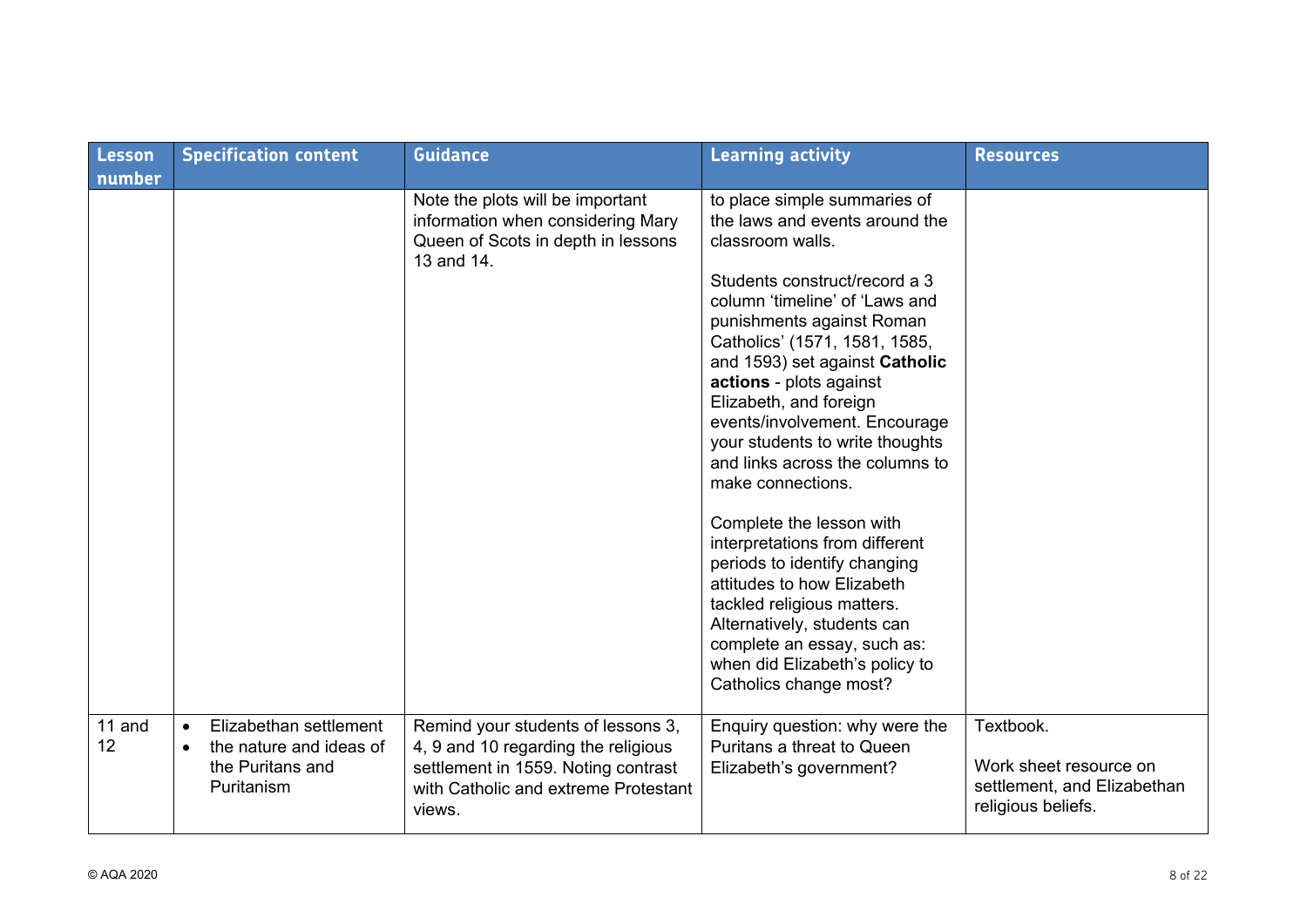| Lesson<br>number | <b>Specification content</b>                                                                              | <b>Guidance</b>                                                                                                                                                                                                                                                                                                                                                                                                                                                                                                                                                                                                                                                                                                                                                                                                                                                                                                                         | <b>Learning activity</b>                                                                                                                                                                                                                                                                                                                                                                                                                                                                                                                                                                                                                                                                                                                                                                                                                                                               | <b>Resources</b>                                                                                                                                                                                                                                               |
|------------------|-----------------------------------------------------------------------------------------------------------|-----------------------------------------------------------------------------------------------------------------------------------------------------------------------------------------------------------------------------------------------------------------------------------------------------------------------------------------------------------------------------------------------------------------------------------------------------------------------------------------------------------------------------------------------------------------------------------------------------------------------------------------------------------------------------------------------------------------------------------------------------------------------------------------------------------------------------------------------------------------------------------------------------------------------------------------|----------------------------------------------------------------------------------------------------------------------------------------------------------------------------------------------------------------------------------------------------------------------------------------------------------------------------------------------------------------------------------------------------------------------------------------------------------------------------------------------------------------------------------------------------------------------------------------------------------------------------------------------------------------------------------------------------------------------------------------------------------------------------------------------------------------------------------------------------------------------------------------|----------------------------------------------------------------------------------------------------------------------------------------------------------------------------------------------------------------------------------------------------------------|
|                  | Elizabeth and her<br>$\bullet$<br>Government's<br>responses and policies<br>towards religious<br>matters. | Consider Elizabeth's settlement of<br>religion in 1559 in relation to<br>Puritans and Puritanism. The nature<br>and ideas of Puritans and<br><b>Puritanism</b> - students need to know<br>about the range of opinion that was<br>classified as Puritan from the<br>moderate through to the extreme like<br>Stubbs and Cartwright.<br>Why were the Puritans a threat to<br>Queen Elizabeth's government?<br>The ideas of the Puritans threatened<br>the hierarchy of church and state.<br>The contribution of Archbishop<br>Parker, Puritan response and<br>reaction in Parliament, the press and<br>in preaching.<br>The attitudes and actions of<br>Elizabeth and her government and<br>bishops towards the Puritans. The<br>role of Archbishop Whitgift (and the<br>attitudes of Parker and Grindal).<br>Students should understand the<br>reasons why Puritanism became<br>less of a threat towards the end of<br>Elizabeth's reign. | Students complete a table of<br>beliefs of Catholics, moderate<br><b>Protestants and Puritans.</b><br>Students divide into groups and<br>are given/choose a research<br>topic to report back to the group<br>as a 6 slide PowerPoint. More<br>than one group may tackle a<br>topic. The topics/titles could be:<br>Elizabeth and her<br>Archbishops.<br>Puritan ideas about church,<br>$\bullet$<br>state, theatre, poor.<br>Puritan actions in<br>$\bullet$<br>Parliament, publishing, and<br>preaching (Prophesyings)<br>Elizabeth's crackdown on<br>the Puritans - actions and<br>success.<br>the origins of Puritanism*<br>Puritanism and the end of<br>$\bullet$<br>Queen Elizabeth's reign*.<br>The * topics are more<br>demanding as they may stretch<br>the learning a little outside the<br>specified dates. Overlap<br>between topics is to be<br>accepted, even encouraged. | Use of textbooks and<br>internet.<br>Students should know that<br>the review in lesson 15 may<br>contain a question on the<br>Puritans.<br><b>AQA Historic Environment</b><br>Resource pack 2019 - The<br>Globe, see Resource F<br>(Puritans and the Theatre). |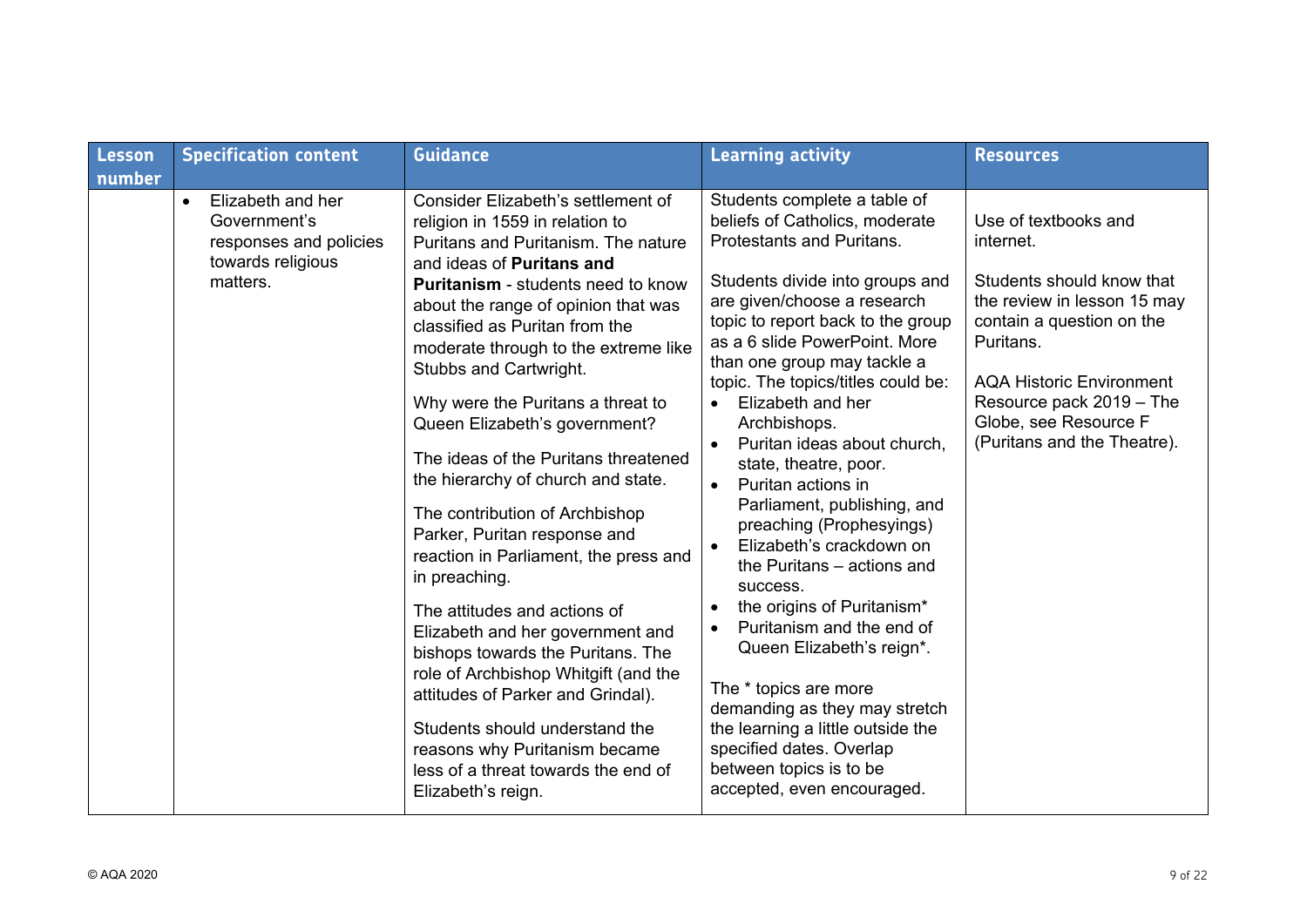#### **Mary Queen of Scots**

| 13 and<br>Discussion of Mary Queen of<br>Source work exercise to<br>Background.<br>Remind your students of what they<br>$\bullet$<br>14<br>Scot's attitude to her cousin and<br>Elizabeth and<br>introduce problem.<br>learned about Mary, Queen of Scots<br>$\bullet$<br>vice versa on arrival.<br>Parliament's treatment<br>in previous lessons.<br>of Mary.<br>The lessons here concentrate on the<br>Students research and make<br>The challenge posed by<br>$\bullet$<br>story of, and role played by, Mary<br>of Scots explained.<br>notes on Mary's background<br>Mary; plots; execution<br>Queen of Scots. Although the<br>and life in England in order to<br>and its impact.<br>Depth study begins in year she<br>write an account of her life of<br>The background to Mary<br>arrives in England, students will<br>and her time in England - from<br>in Scotland and the<br>need to know about her past history<br>her arrival to her execution.<br>difficulties she had are<br>as a young French Queen, then<br>For all abilities of students, you<br>widow and her time in Scotland.<br>can set a word limit for the<br>clips.<br>Ensure students know why she was<br>exercise to increase the level of<br>a threat.<br>Mary's abdication<br>difficulty and stimulate valuable<br>A case study of the Northern<br>discussion about what to include<br>Rebellion/Norfolk Rebellion reveals<br>and thus lead to greater<br>how quickly Mary caused problems,<br>understanding. A broad guide of<br><b>The Babington plot,</b><br>contrasts with Essex's later<br>200-300 words works well.<br>behaviour, and shows how Queen<br><b>James VI of Scotland's</b><br>Students complete a timeline of<br>Elizabeth would deal people, even if<br>the events of the Northern<br>high born, when they crossed her.<br>Rebellion.<br>English 'treason'.<br>The connection and contrast | Lesson | <b>Specification content</b> | <b>Guidance</b> | <b>Learning activity</b> | <b>Resources</b>                                                                                                                                                                                                          |
|------------------------------------------------------------------------------------------------------------------------------------------------------------------------------------------------------------------------------------------------------------------------------------------------------------------------------------------------------------------------------------------------------------------------------------------------------------------------------------------------------------------------------------------------------------------------------------------------------------------------------------------------------------------------------------------------------------------------------------------------------------------------------------------------------------------------------------------------------------------------------------------------------------------------------------------------------------------------------------------------------------------------------------------------------------------------------------------------------------------------------------------------------------------------------------------------------------------------------------------------------------------------------------------------------------------------------------------------------------------------------------------------------------------------------------------------------------------------------------------------------------------------------------------------------------------------------------------------------------------------------------------------------------------------------------------------------------------------------------------------------------------------------------------------------------------------------------------------------------------------------------------|--------|------------------------------|-----------------|--------------------------|---------------------------------------------------------------------------------------------------------------------------------------------------------------------------------------------------------------------------|
| between Mary Queen of Scots who<br>Students complete a table of<br>married three times and Bess of<br>of Scots.<br>plots, conspirators and extent of<br>Hardwick who married four times is<br>Mary's involvement and<br>instructive. It contrasts with Queen                                                                                                                                                                                                                                                                                                                                                                                                                                                                                                                                                                                                                                                                                                                                                                                                                                                                                                                                                                                                                                                                                                                                                                                                                                                                                                                                                                                                                                                                                                                                                                                                                             | number |                              |                 |                          | The problem for Elizabeth of<br>what to do with Mary Queen<br>Queen of Scots as a Queen<br>efficiently covered in these<br><b>Walsingham and Mary clip.</b><br>perspective on his mother's<br>The execution of Mary Queen |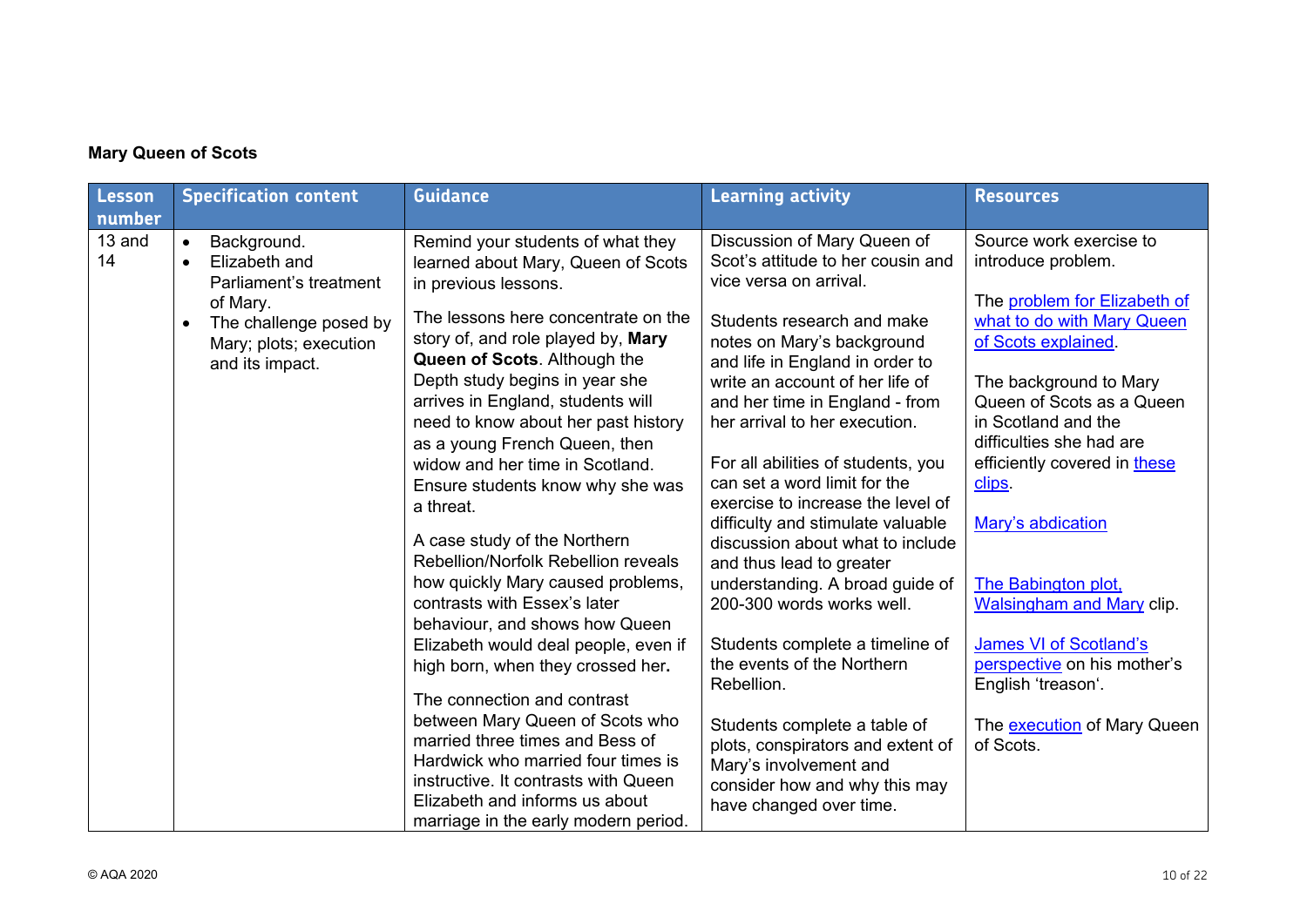| Lesson<br>number | <b>Specification content</b> | <b>Guidance</b> | Learning activity                                                                                      | <b>Resources</b>                   |
|------------------|------------------------------|-----------------|--------------------------------------------------------------------------------------------------------|------------------------------------|
|                  |                              |                 |                                                                                                        | Newspaper templates are<br>useful. |
| 15               | Review and assessment        |                 | Students complete exam style<br>questions relating to religious<br>matters and Mary Queen of<br>Scots. |                                    |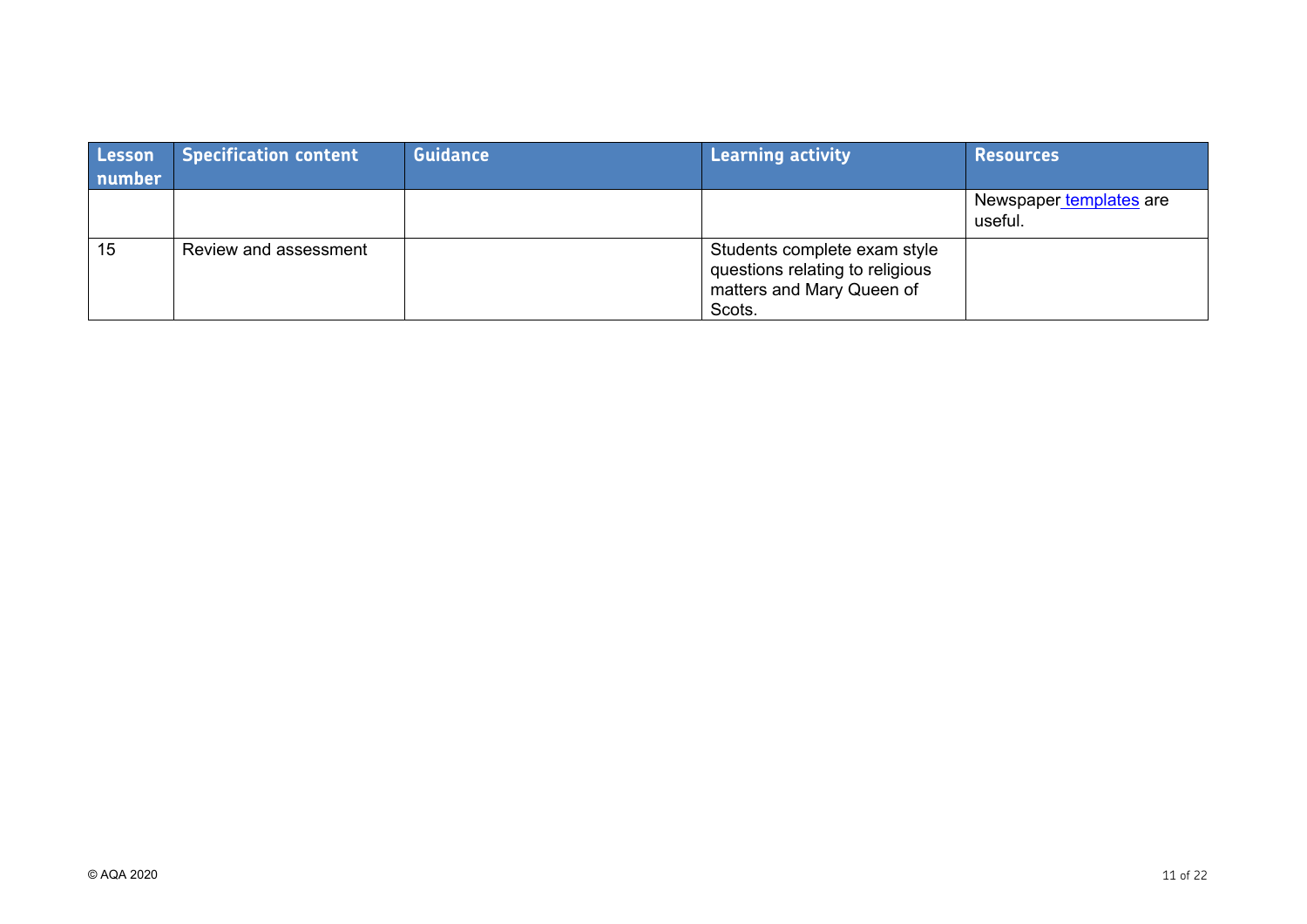# **Part two: Life in Elizabethan Times**

## **A 'golden age'**

| Lesson<br>number | <b>Specification content</b>                                                                                     | <b>Guidance</b>                                                                                                                                                                                                                                                                                                                                                                                                                                                               | <b>Learning activity</b>                                                                                                                                                                                                                   | <b>Resources</b>                                                                                                                                                                                                                                                                                                                                                                                                                                                                                                                                                                                                                                                                 |
|------------------|------------------------------------------------------------------------------------------------------------------|-------------------------------------------------------------------------------------------------------------------------------------------------------------------------------------------------------------------------------------------------------------------------------------------------------------------------------------------------------------------------------------------------------------------------------------------------------------------------------|--------------------------------------------------------------------------------------------------------------------------------------------------------------------------------------------------------------------------------------------|----------------------------------------------------------------------------------------------------------------------------------------------------------------------------------------------------------------------------------------------------------------------------------------------------------------------------------------------------------------------------------------------------------------------------------------------------------------------------------------------------------------------------------------------------------------------------------------------------------------------------------------------------------------------------------|
| 16               | Living standards and<br>$\bullet$<br>fashions.<br>Growing prosperity and<br>$\bullet$<br>the rise of the gentry. | Students should be aware of the<br>structure of Elizabethan society.<br>They should think about the different<br>ranks of society in the 16 <sup>th</sup> century.<br>You could use the 'Great Chain of<br>Being' to demonstrate ideas how<br>about how society was structured.<br>Establish with your students<br>Elizabethan population figures and<br>some comparator statistics.<br>There is also opportunity to consider<br>the life and success of Bess of<br>Hardwick. | Students model the idea of<br>'Great Chain' by comparison<br>with another hierarchical<br>organisation, such as a school.<br>Students identify where the<br>wealth came from to explain the<br>growth in prosperity amongst<br>the gentry. | An <i>introduction</i> to the signs of<br>and routes to prosperity and<br>advancement in Elizabethan<br>England. The 1 <sup>st</sup> half is<br>applicable here, 2 <sup>nd</sup> half in<br>lesson 23.<br>The lives of the wealthy in<br>Elizabethan England.<br>How lives changed in<br><b>Elizabethan England</b><br>Many insights into Tudor<br>society from a film about<br>Shakespeare's mother.<br>The 1 <sup>st</sup> half of the following<br>clip is useful for a description<br>of the gentry, the 2 <sup>nd</sup> half for<br>plots against Elizabeth.<br>2018_AQA Historic<br>Environment Resource pack<br>- Hardwick Hall Background<br>Information and Resource I. |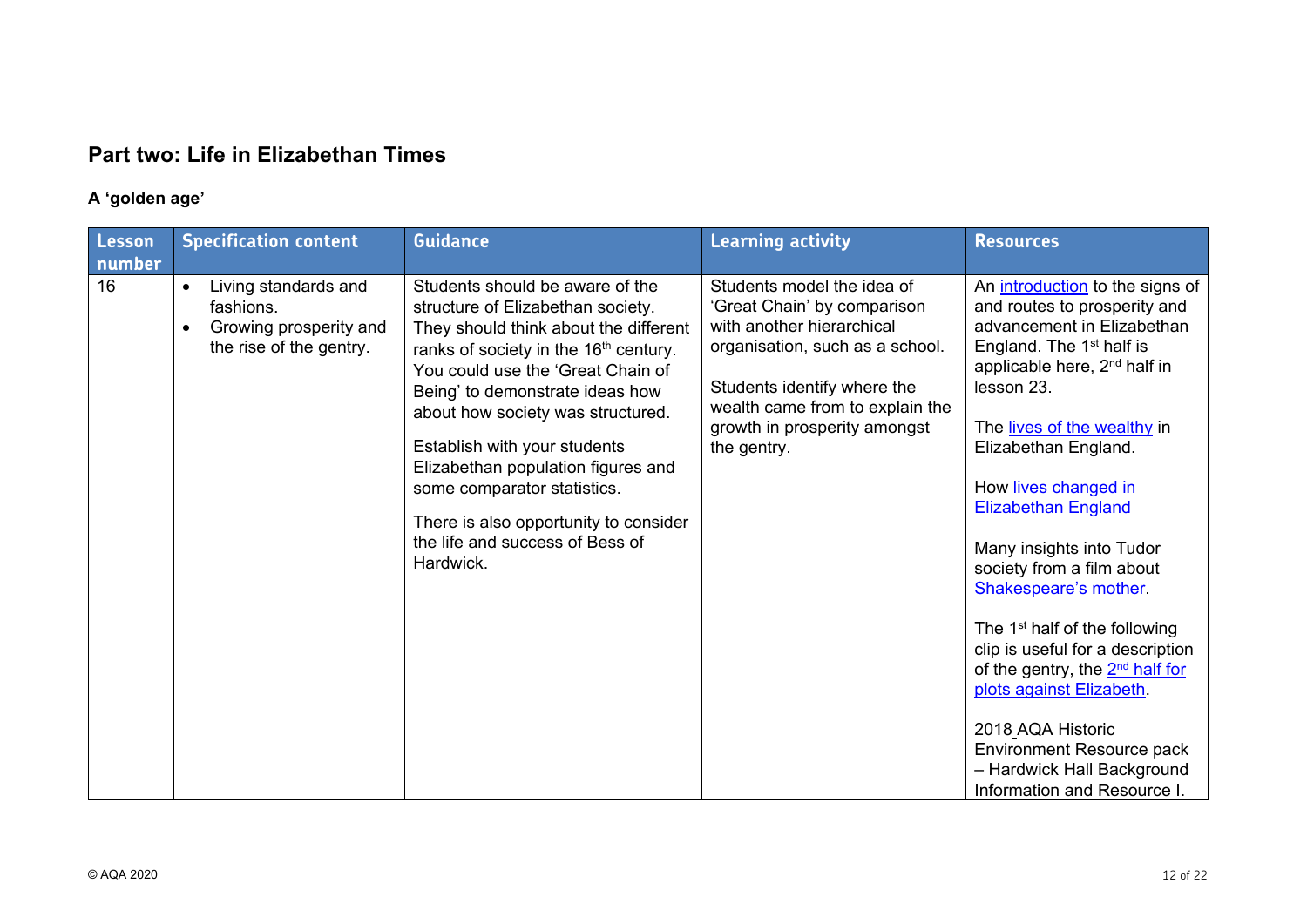#### **The poor**

| Lesson<br>number | <b>Specification content</b>                                                                                                                                                     | <b>Guidance</b>                                                                                                                                                                                                                                                                                                                                                                                                                                                                                                                                                                                                                                                                                                                                                                                                                                                                                                                                                                            | <b>Learning activity</b>                                                                                                                                                                                                                                                                                                                                                                                                                                                                                                                                                                | <b>Resources</b>                                                                                                                                                                                                                                                                                                                                                                                                                                                                                                                                                  |
|------------------|----------------------------------------------------------------------------------------------------------------------------------------------------------------------------------|--------------------------------------------------------------------------------------------------------------------------------------------------------------------------------------------------------------------------------------------------------------------------------------------------------------------------------------------------------------------------------------------------------------------------------------------------------------------------------------------------------------------------------------------------------------------------------------------------------------------------------------------------------------------------------------------------------------------------------------------------------------------------------------------------------------------------------------------------------------------------------------------------------------------------------------------------------------------------------------------|-----------------------------------------------------------------------------------------------------------------------------------------------------------------------------------------------------------------------------------------------------------------------------------------------------------------------------------------------------------------------------------------------------------------------------------------------------------------------------------------------------------------------------------------------------------------------------------------|-------------------------------------------------------------------------------------------------------------------------------------------------------------------------------------------------------------------------------------------------------------------------------------------------------------------------------------------------------------------------------------------------------------------------------------------------------------------------------------------------------------------------------------------------------------------|
| 17 and<br>18     | Reasons for the<br>$\bullet$<br>increase in poverty.<br>Attitudes and responses<br>to poverty.<br>The reasons for<br>government action and<br>the seriousness of the<br>problem. | Develop your students'<br>understanding of how the problem of<br>poverty changed at this time, the<br>reasons why it changed, and how<br>the solutions adopted by the<br>authorities changed.<br>Consider the increase of poverty<br>(and vagabondage) in the 16 <sup>th</sup><br>century. Why did poverty increase in<br>the 16 <sup>th</sup> century?<br>Develop your students'<br>understanding of the nature and<br>seriousness of poverty in the 16th<br>century. What were government and<br>contemporary attitudes to poverty<br>and punishment? Refer students<br>back to the lessons on Puritanism for<br>a Puritan view of the poor. Discuss<br>the reasons for government concern<br>and the seriousness of the problem.<br>Why was the government concerned<br>about the increasing numbers of<br>poor people?<br>The effectiveness of the response of<br>government and individual towns to<br>the problems of poverty. How was<br>poverty dealt with in the 16 <sup>th</sup> | Students investigate the long-<br>term causes of poverty and<br>vagabondage.<br>Students identify reasons for<br>traditional attitudes to poverty<br>and reasons why those were<br>changing in the Elizabethan<br>period.<br>Students analyse sources<br>relating to different types of<br>vagabond and extracts from<br>Harman's book on the poor, 'A<br>warning against vagabonds'<br>1567.<br>Students research how Norwich,<br>Ipswich and London dealt with<br>the problem of the poor and use<br>their research to illustrate<br>changing attitudes of the<br>Elizabethan period. | <b>AQA Historic Environment</b><br>Resource 2022 pack -<br>background Information on<br><b>Stamford Almshouses. See</b><br>also Resources F, G and H<br><b>Textbook</b><br>Work sheet with statements<br>An insight into the lives of<br>the rural poor and majority of<br>Elizabethans at this time.<br>An insight into the urban<br>poor, crime, disease, and the<br>Great Elizabethan Poor Law.<br>Textbooks relating to the<br>poor in Elizabethan times.<br>Sources relating to different<br>types of vagabonds.<br>Access to textbooks and the<br>internet. |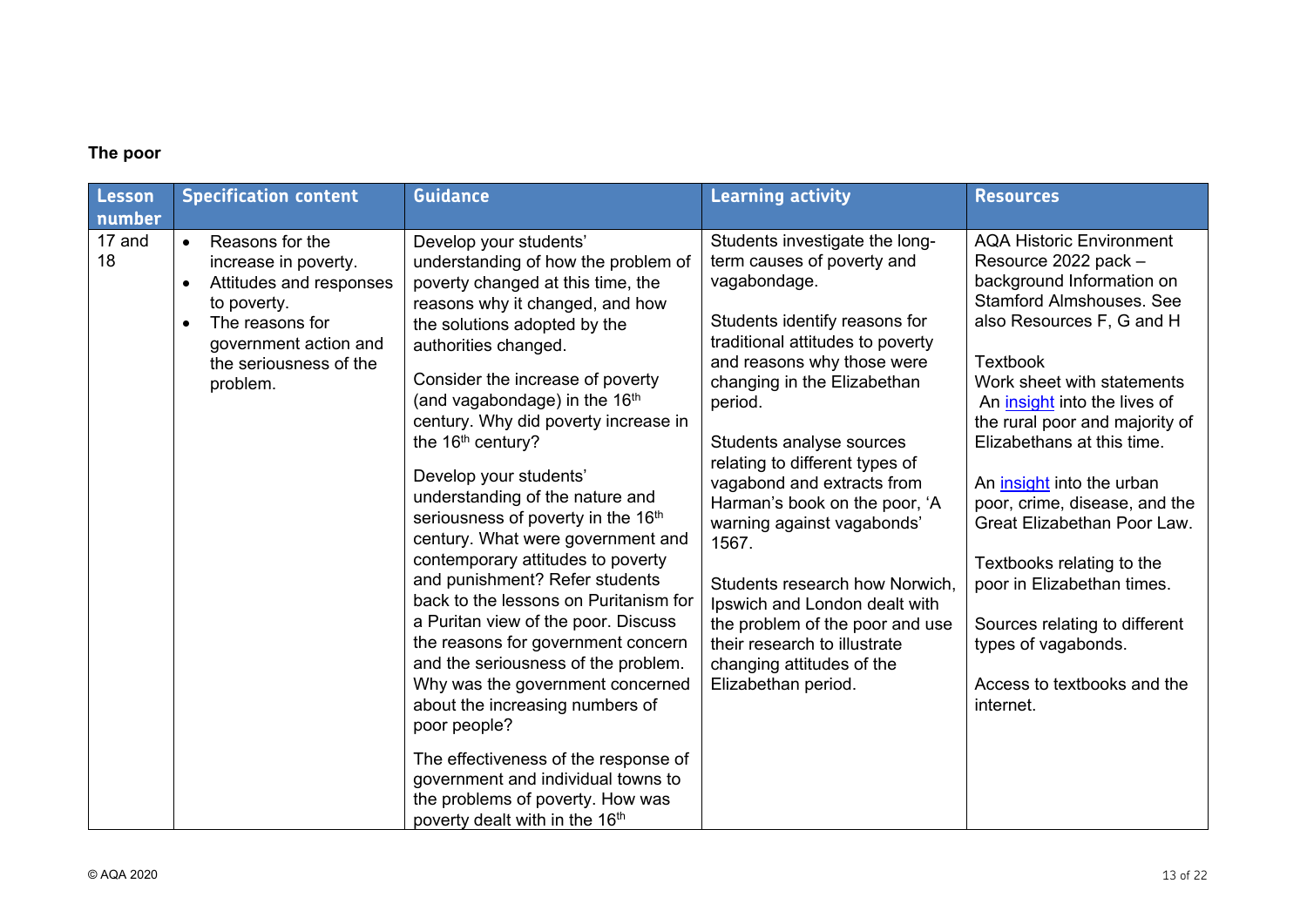| Lesson<br>number | <b>Specification content</b>                                                                                                          | <b>Guidance</b>                                                                                                                                                                                                                   | <b>Learning activity</b>                                                                                                                                                                                                                                                                                                                    | <b>Resources</b>                                                                                                                                                              |
|------------------|---------------------------------------------------------------------------------------------------------------------------------------|-----------------------------------------------------------------------------------------------------------------------------------------------------------------------------------------------------------------------------------|---------------------------------------------------------------------------------------------------------------------------------------------------------------------------------------------------------------------------------------------------------------------------------------------------------------------------------------------|-------------------------------------------------------------------------------------------------------------------------------------------------------------------------------|
|                  |                                                                                                                                       | century? How did Elizabeth's<br>government to deal with poor? How<br>did the example of major towns help<br>deal with the poor? Were the<br>measures to help the poor<br>successful?                                              |                                                                                                                                                                                                                                                                                                                                             |                                                                                                                                                                               |
| 19               | Attitudes and responses<br>to poverty.<br>The reasons for<br>$\bullet$<br>government action and<br>the seriousness of the<br>problem. | Refer back to Lesson 2 to remind<br>students of the importance of Lord<br>Burghley.<br>The main idea behind this lesson is<br>to recognise Burghley's importance,<br>and gain a basic understanding of<br>the layout of the site. | Complete a six-point profile of<br>Lord Burghley.<br>Using Resources $A - E$ and a<br>worksheet complete annotated<br>sketch map of site.<br>Identify and discuss as a class<br>the features of the Stamford<br>almshouses which would show<br>(a) his religious faith to people in<br>Stamford (b) control over the<br>paupers' behaviour. | <b>AQA Historic Environment</b><br>Resource 2022 pack -<br>background Information on<br><b>Stamford Almshouses.</b><br>Resources A-E, J1 and J2<br><b>Burghley House</b>      |
| 20, 21<br>and 22 | Attitudes and responses<br>to poverty.<br>The reasons for<br>$\bullet$<br>government action and<br>the seriousness of the<br>problem. | From the previous discussion this<br>lesson should help students<br>understand the contemporary<br>concern for poverty and the need to<br>help the poor through founding<br>almshouses.                                           | Class discussion, and teacher<br>led construction of a diagram<br>relating to societal and individual<br>motives for helping the poor.<br>Students write 300 words that<br>discuss the following<br>propositions about the founding<br>of Lord Burghley's alms house<br>at Stamford:                                                        | <b>AQA Historic Environment</b><br>Resource 2022 pack -<br>background Information on<br><b>Stamford Almshouses and</b><br>Resources h, I (Nicholls), J1<br>and J <sub>2</sub> |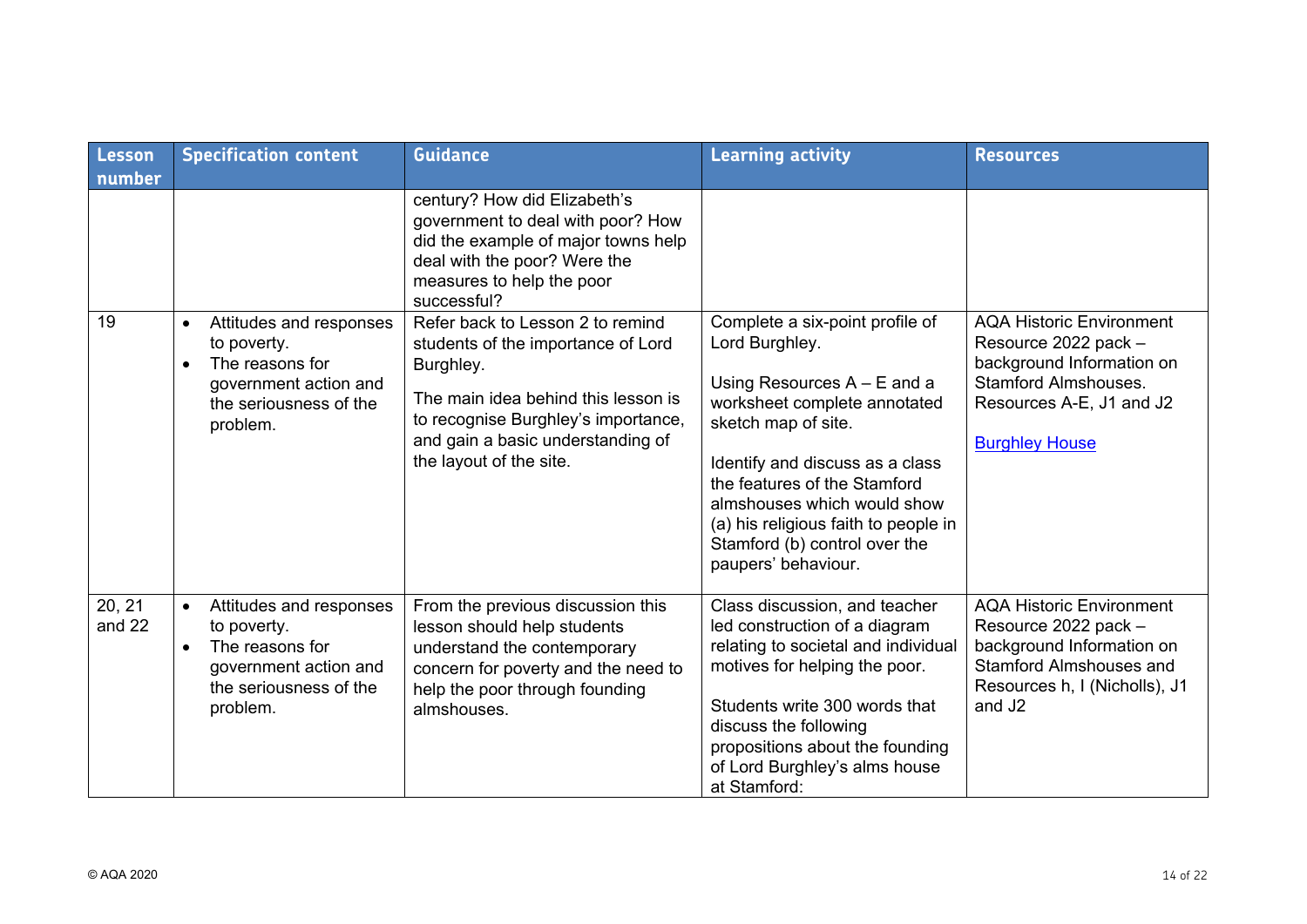| Lesson<br>number | <b>Specification content</b> | <b>Guidance</b> | Learning activity                                                                                                                                                           | Resources |
|------------------|------------------------------|-----------------|-----------------------------------------------------------------------------------------------------------------------------------------------------------------------------|-----------|
|                  |                              |                 | Lord Burghley founded his<br>almshouses because (a) he<br>wanted to look good (b) he was<br>expected to (c) he was afraid of<br>the poor (d) he wanted to be<br>remembered. |           |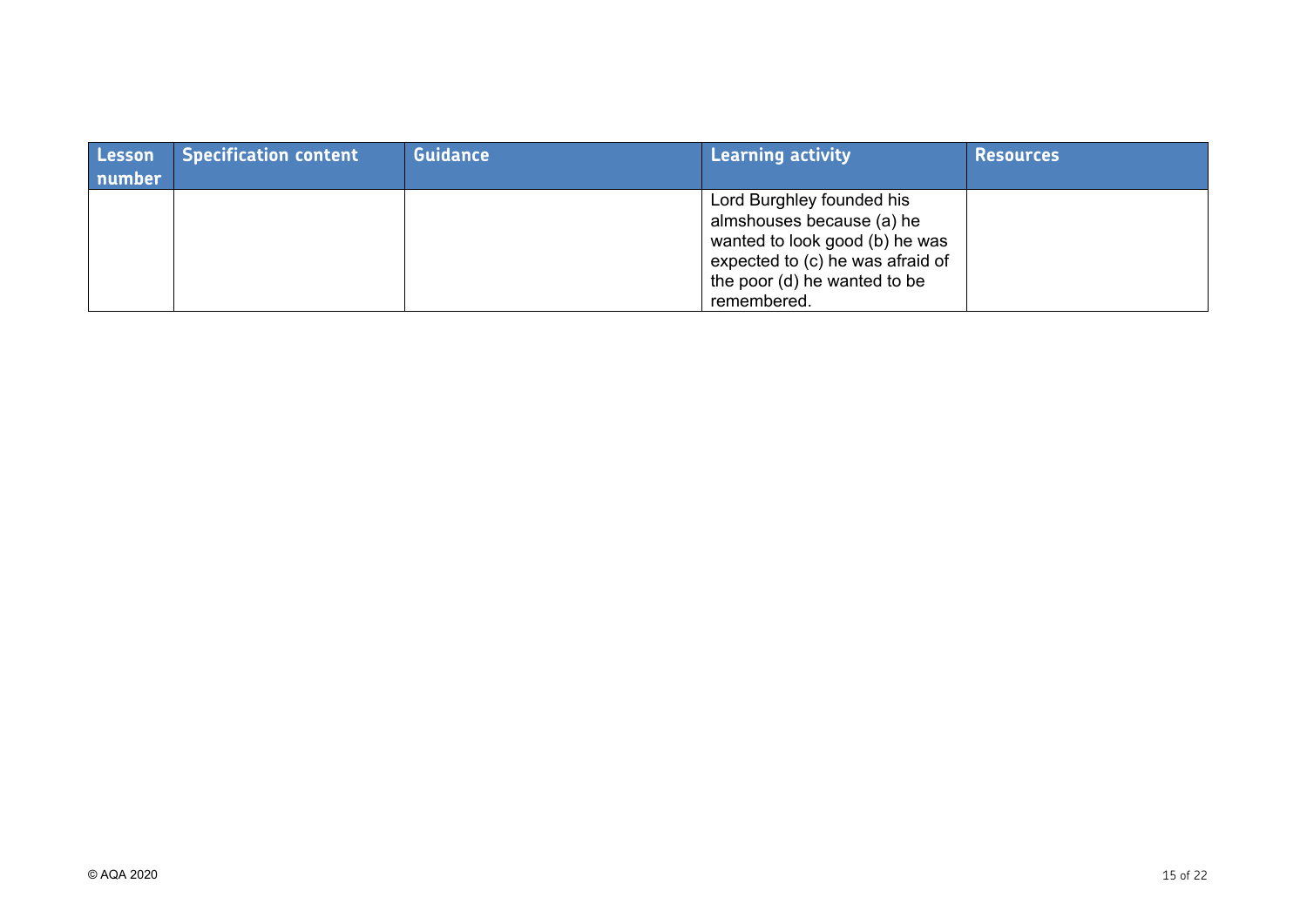|  |  |  | A 'golden age' continued |
|--|--|--|--------------------------|
|--|--|--|--------------------------|

| Lesson<br>number | <b>Specification content</b>                                                                  | <b>Guidance</b>                                                                                                                                                                                                                                                                                                                                                                                                                                                                                           | <b>Learning activity</b>                                                                                                                                                                                                                                                                                                                                                                                        | <b>Resources</b>                                                                                                                                                                                                                                                                                                                   |
|------------------|-----------------------------------------------------------------------------------------------|-----------------------------------------------------------------------------------------------------------------------------------------------------------------------------------------------------------------------------------------------------------------------------------------------------------------------------------------------------------------------------------------------------------------------------------------------------------------------------------------------------------|-----------------------------------------------------------------------------------------------------------------------------------------------------------------------------------------------------------------------------------------------------------------------------------------------------------------------------------------------------------------------------------------------------------------|------------------------------------------------------------------------------------------------------------------------------------------------------------------------------------------------------------------------------------------------------------------------------------------------------------------------------------|
| 23 and<br>24     | The Elizabethan<br>$\bullet$<br>theatre and its<br>achievements.<br>Attitudes to the theatre. | The focus of these lessons is to<br>develop your students' knowledge<br>and understanding of a performance<br>in the Elizabethan theatre.<br>The lessons provide an opportunity<br>to incorporate resources from a<br>previous Historic Environment, using<br>the Globe theatre as a case study of<br>the Elizabethan theatre. Students<br>should consider what they can learn<br>from a study of The Globe about<br>the Elizabethan period?                                                              | Enquiry question: what were<br>theatres like in Elizabethan<br>times?<br>Students read the background<br>information relating to The<br>Globe and its creator. Students<br>could write the introduction to a<br>visitor's guide in their own<br>words.<br>Students annotate some basic<br>diagrams of the Elizabethan<br>theatre, identifying key features.                                                     | Textbook.<br>Brief notes on The Globe<br>from the 2019 AQA Historic<br>Environment Resource pack<br>- briefing document,<br>diagrams and images.<br>A good short introduction to<br>the Globe. is provide by<br>timelines:<br>A cut-away of an Elizabethan<br>theatre.                                                             |
|                  |                                                                                               | These lessons are an examination of<br>Elizabethan theatres: their design<br>and use; actors and playwrights<br>including William Shakespeare and<br>Richard Burbage.<br>Students should consider the design<br>and use of theatres; actors and<br>playwrights including William<br>Shakespeare and Richard Burbage.<br>Students should also consider the<br>response of different sections of<br>society towards the plays and<br>theatre-going and the reasons for<br>these responses. Why were they so | Students look at a range of<br>resources relating to The Globe<br>and document what they tell us<br>about people's enjoyment of or<br>attitudes towards the<br>Elizabethan theatre.<br>Students consider a series of<br>statements about The Globe<br>and the audiences for/attitudes<br>to the plays. They have to find<br>information from the sources<br>and select which sources<br>support the statements. | <b>AQA Historic Environment</b><br>Resource 2019 pack -<br>Images, photographs,<br>floorplans and diagrams of<br>The Globe etc.<br><b>Textbook</b><br>Work sheet with statements<br>Film: part of a performance of<br>a Shakespearean play in<br>contemporary costume and<br>style. [Reference: GCSE<br>English Literature course] |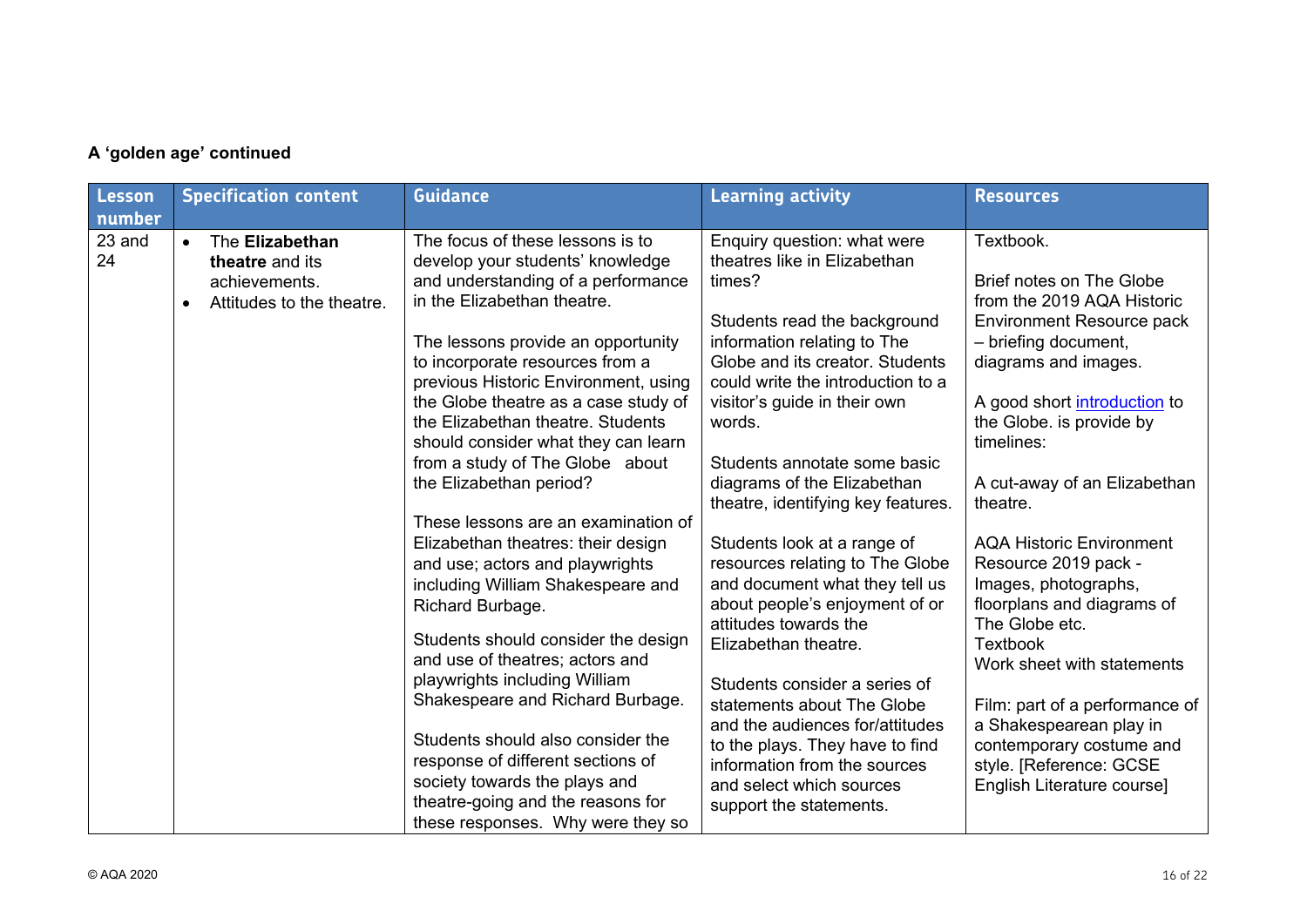| <b>Lesson</b><br>number | <b>Specification content</b> | <b>Guidance</b>                                                                                                                                                                                           | <b>Learning activity</b>                                                                                                                                                                                                | <b>Resources</b>                                                                                                                                                                                                                            |
|-------------------------|------------------------------|-----------------------------------------------------------------------------------------------------------------------------------------------------------------------------------------------------------|-------------------------------------------------------------------------------------------------------------------------------------------------------------------------------------------------------------------------|---------------------------------------------------------------------------------------------------------------------------------------------------------------------------------------------------------------------------------------------|
|                         |                              | popular? Why were they not popular<br>with some people?<br>Students should assess the<br>achievements of the Elizabethan<br>theatre. In what ways were the plays<br>of the period a mirror of their time? | Students complete a spider<br>diagram of the interests, ideas<br>and discoveries of the time that<br>are linked to specific plays.<br>Class discussion: what does<br>The Globe tell us about the<br>Elizabethan period? | Longer helpful <b>background</b> to<br>the building of the recreated<br>Globe.<br>A clip showing London as the<br>centre of the Elizabethan<br>'Golden Age'.<br>A short summary of<br>Elizabethan theatre perhaps<br>for revision purposes. |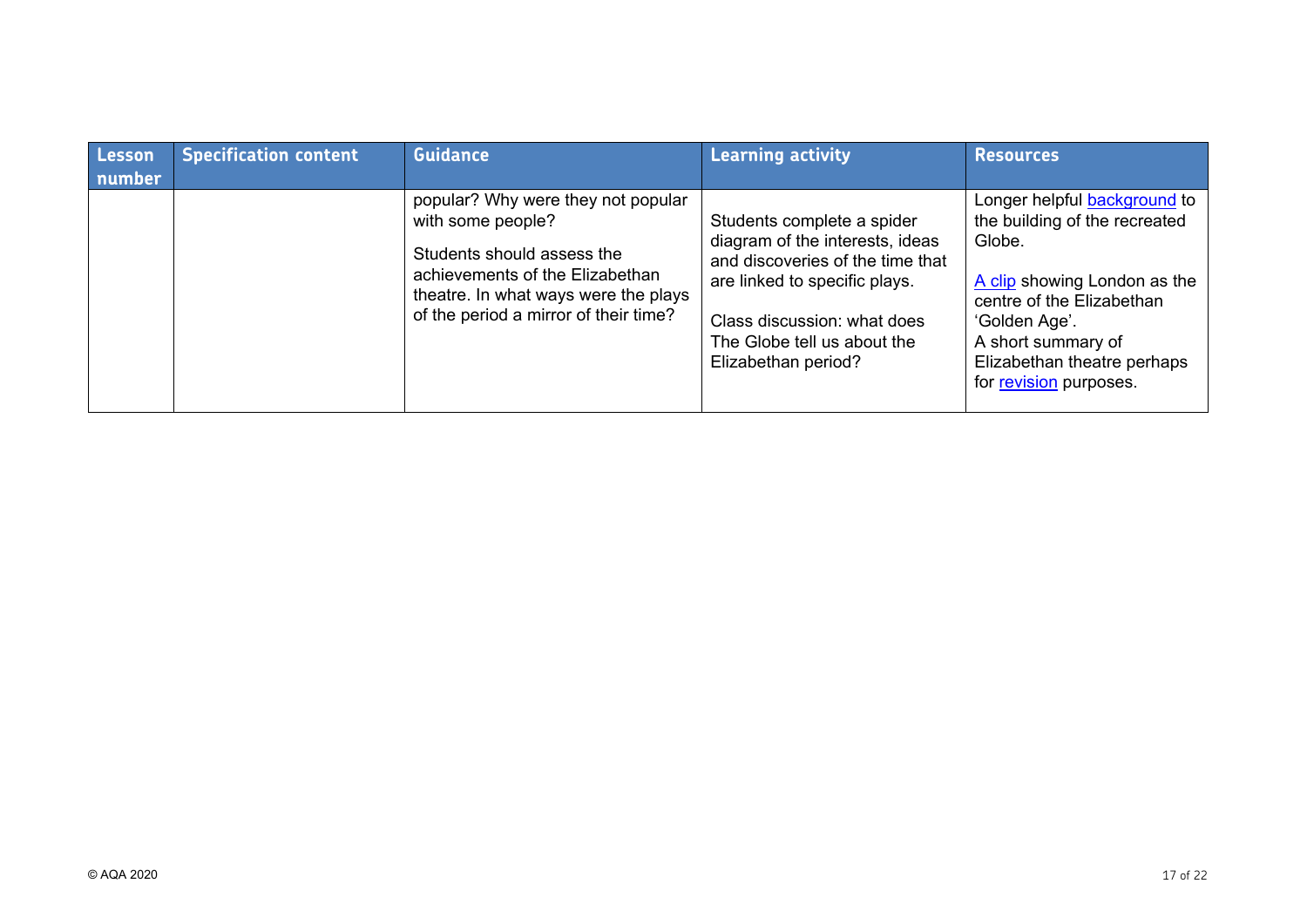## **English sailors**

| Lesson<br>number | <b>Specification content</b>                                                                                     | <b>Guidance</b>                                                                                                                                                                                                                                                                                                                                                                                                     | <b>Learning activity</b>                                                                                                                                                                                                                                                                                                                                                                                                                                                                                                      | <b>Resources</b>                                                                                                                                                                   |
|------------------|------------------------------------------------------------------------------------------------------------------|---------------------------------------------------------------------------------------------------------------------------------------------------------------------------------------------------------------------------------------------------------------------------------------------------------------------------------------------------------------------------------------------------------------------|-------------------------------------------------------------------------------------------------------------------------------------------------------------------------------------------------------------------------------------------------------------------------------------------------------------------------------------------------------------------------------------------------------------------------------------------------------------------------------------------------------------------------------|------------------------------------------------------------------------------------------------------------------------------------------------------------------------------------|
| 25               | Hawkins and Drake;<br>$\bullet$<br>circumnavigation 1577-<br>1580, voyages and<br>trade.<br>the role of Raleigh. | Develop your students'<br>understanding of the motives of<br>English seamen in making overseas<br>voyages.<br>What voyages were made by<br>English sailors at this time? Why did<br>they make them? What benefits did<br>they bring?<br>Develop their knowledge of overseas<br>voyages and trade and expansion,<br>including the early slave trade - John<br>Hawkins.<br>Discuss the role of Sir Walter<br>Raleigh. | Divide the class into groups. In<br>their groups, ask your students<br>to research different voyages<br>and then present their findings<br>to their class. Students could<br>consider the voyages of:<br><b>Hawkins</b><br>Frobisher<br>$\bullet$<br><b>Drake</b><br>Gilbert<br>Raleigh<br>Davis<br>Lancaster<br>Raleigh.<br>٠<br>Students produce a tabular<br>record of the aims, places<br>visited and achievements of<br>each voyage.<br>The class watch and video<br>about Sir Walter Raleigh and<br>discuss his career. | A clip about Drake and<br>Raleigh:<br>A clip about Sir Walter<br>Raleigh's 1595 South<br>American Eldorado<br>expedition, and the technical<br>problems of sailing at the<br>time. |
| 26               | Hawkins and Drake;<br>circumnavigation 1577-<br>1580, voyages and trade;<br>the role of Raleigh                  | The focus of this lesson is<br>developing your students'<br>understanding of Drake's<br>circumnavigation. They should                                                                                                                                                                                                                                                                                               | Recap from previous lesson:<br>students complete a summary<br>spider diagram of motives and<br>rewards for voyages of<br>discovery.                                                                                                                                                                                                                                                                                                                                                                                           | Blank spider diagram.<br>Textbooks, sources and<br>interpretations relating to<br>voyages of discovery.                                                                            |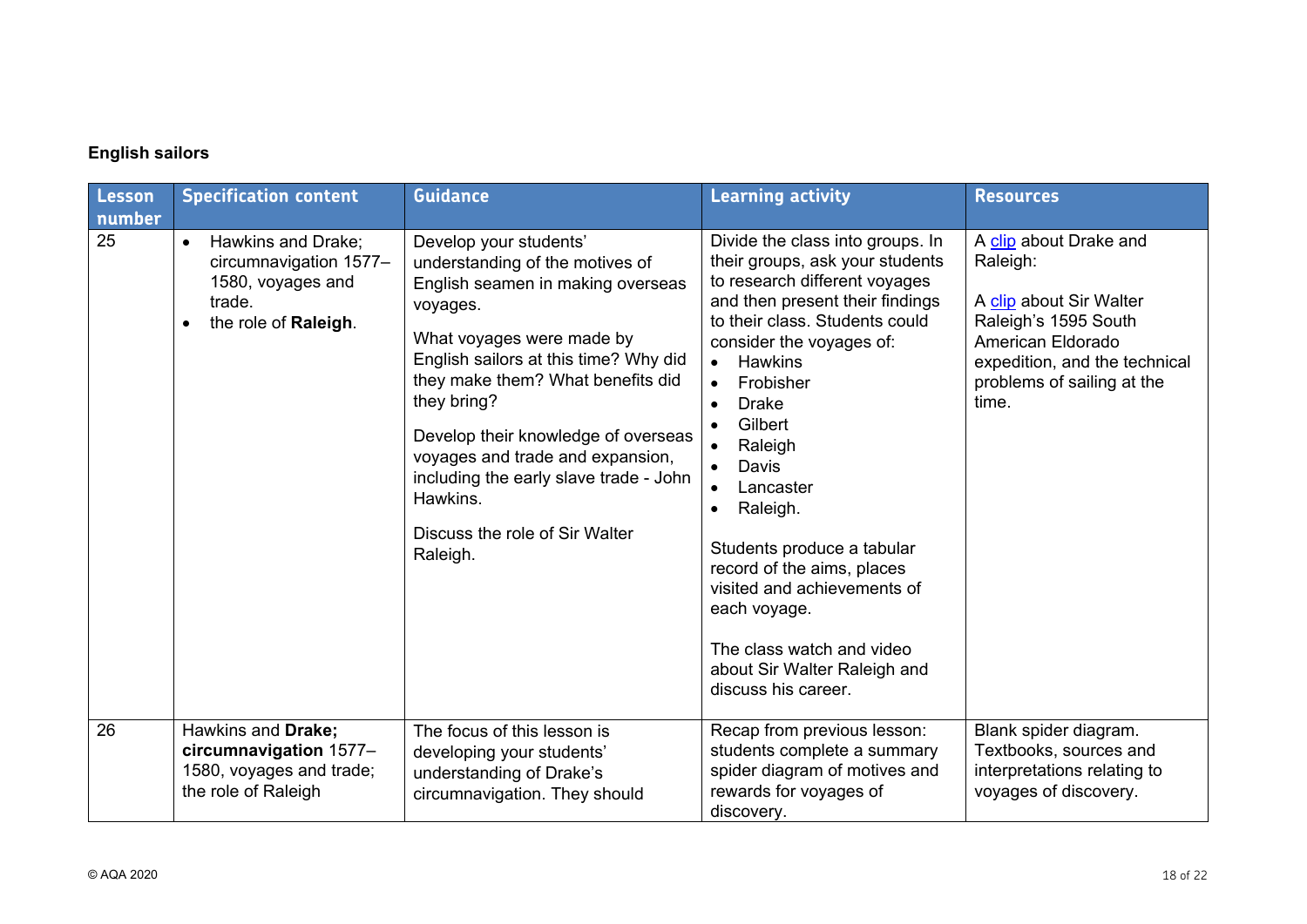| <b>Lesson</b><br>number | <b>Specification content</b> | <b>Guidance</b>                                                                                                                                                                                                                             | <b>Learning activity</b>                                                                                                                                                                                                                  | <b>Resources</b>                                                                                    |
|-------------------------|------------------------------|---------------------------------------------------------------------------------------------------------------------------------------------------------------------------------------------------------------------------------------------|-------------------------------------------------------------------------------------------------------------------------------------------------------------------------------------------------------------------------------------------|-----------------------------------------------------------------------------------------------------|
|                         |                              | consider: why was Drake's<br>circumnavigation an achievement?<br>Students look at the nature of the<br>difficulties and dangers faced on the<br>voyage as they are representative of<br>the challenges faced by all seamen<br>at this time. | Case study of specific voyage<br>for example: Drake.<br>On a large A3 map of world<br>students plot Drake's route, the<br>dangers and difficulties he faced<br>from source material at different<br>points (add Drake to table<br>above). | Textbooks, sources and<br>interpretations relating to<br>Drake's voyage.<br>An A3 map of the world. |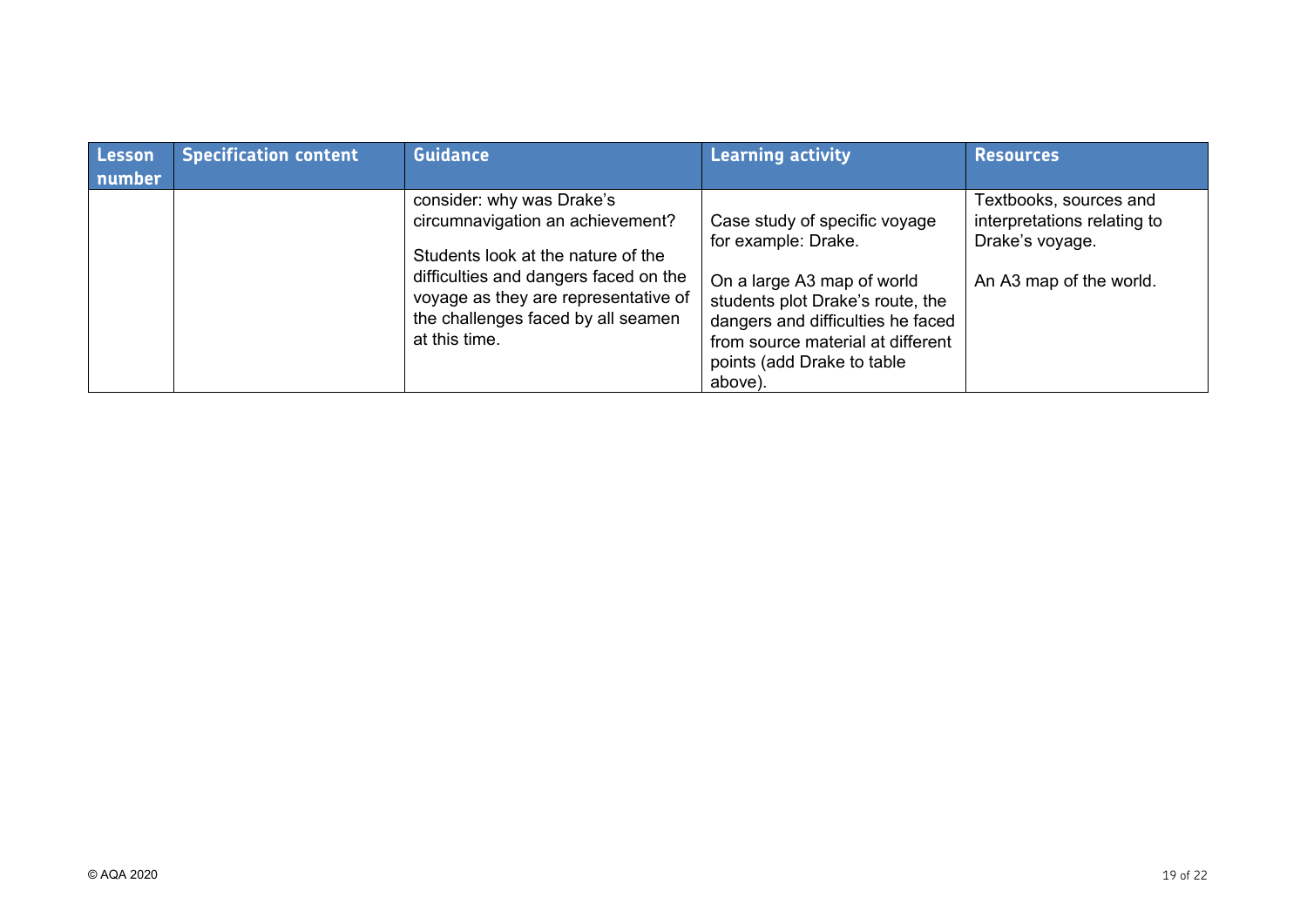# **Part three: Troubles at home and abroad (ii)**

## **Conflict with Spain**

| Lesson<br>number | <b>Specification content</b>                           | <b>Guidance</b>                                                                                                                                                                                                                                                                                                                                                                                                                                                                                                                                                                                                                                                                                                                                                                                             | <b>Learning activity</b>                                                                                                                                                                                                                                                                                  | <b>Resources</b>                                                                                                                                                                                                                                                                                                                                                                                                                 |
|------------------|--------------------------------------------------------|-------------------------------------------------------------------------------------------------------------------------------------------------------------------------------------------------------------------------------------------------------------------------------------------------------------------------------------------------------------------------------------------------------------------------------------------------------------------------------------------------------------------------------------------------------------------------------------------------------------------------------------------------------------------------------------------------------------------------------------------------------------------------------------------------------------|-----------------------------------------------------------------------------------------------------------------------------------------------------------------------------------------------------------------------------------------------------------------------------------------------------------|----------------------------------------------------------------------------------------------------------------------------------------------------------------------------------------------------------------------------------------------------------------------------------------------------------------------------------------------------------------------------------------------------------------------------------|
| 27               | Reasons for, and the events<br>of, conflict with Spain | Develop your students'<br>understanding of the reasons for<br>conflict with Spain. Students should<br>understand the role of key<br>individuals and the timeline of<br>events.<br>Introduce Philip II; his attitude to<br>Elizabeth and England throughout<br>his reign.<br>Examine the reasons through the<br>enquiry question: Why were England<br>and Spain at war?'<br>Remind students of Philip's marriage<br>proposal at the start of Elizabeth<br>reign. Revisit previous lessons to<br>reacquaint your students with<br>Catholicism and Protestantism and<br>early brief details of the Spanish<br>Armada. Students need to be aware<br>of the religious history of Elizabeth<br>reign (notably excommunication,<br>seminaries etc.). Students should<br>also be aware of the following<br>factors: | Enquiry question: Why were<br>England and Spain at war?<br>Students do a diagram of<br>reasons for conflict, colour<br>coding reasons - economic,<br>political, religious, personal etc.<br>Students discuss (concept of)<br>and suggest turning points in a<br>chronology of the conflict with<br>Spain. | Textbook relating to conflict<br>with Spain.<br><b>AQA Historic Environment</b><br>Resource Pack 2020 - The<br>Defeat of the Spanish<br>Armada - Background<br>Information, Resource G and<br>K<br>Timeline of events.<br><b>Summary</b> for overview and<br>revision (BBC Bitesize)<br>The First battle of the<br>Armada<br>(see AQA Historic<br><b>Environment Resource Pack</b><br>2020 - The Defeat of the<br>Spanish Amada) |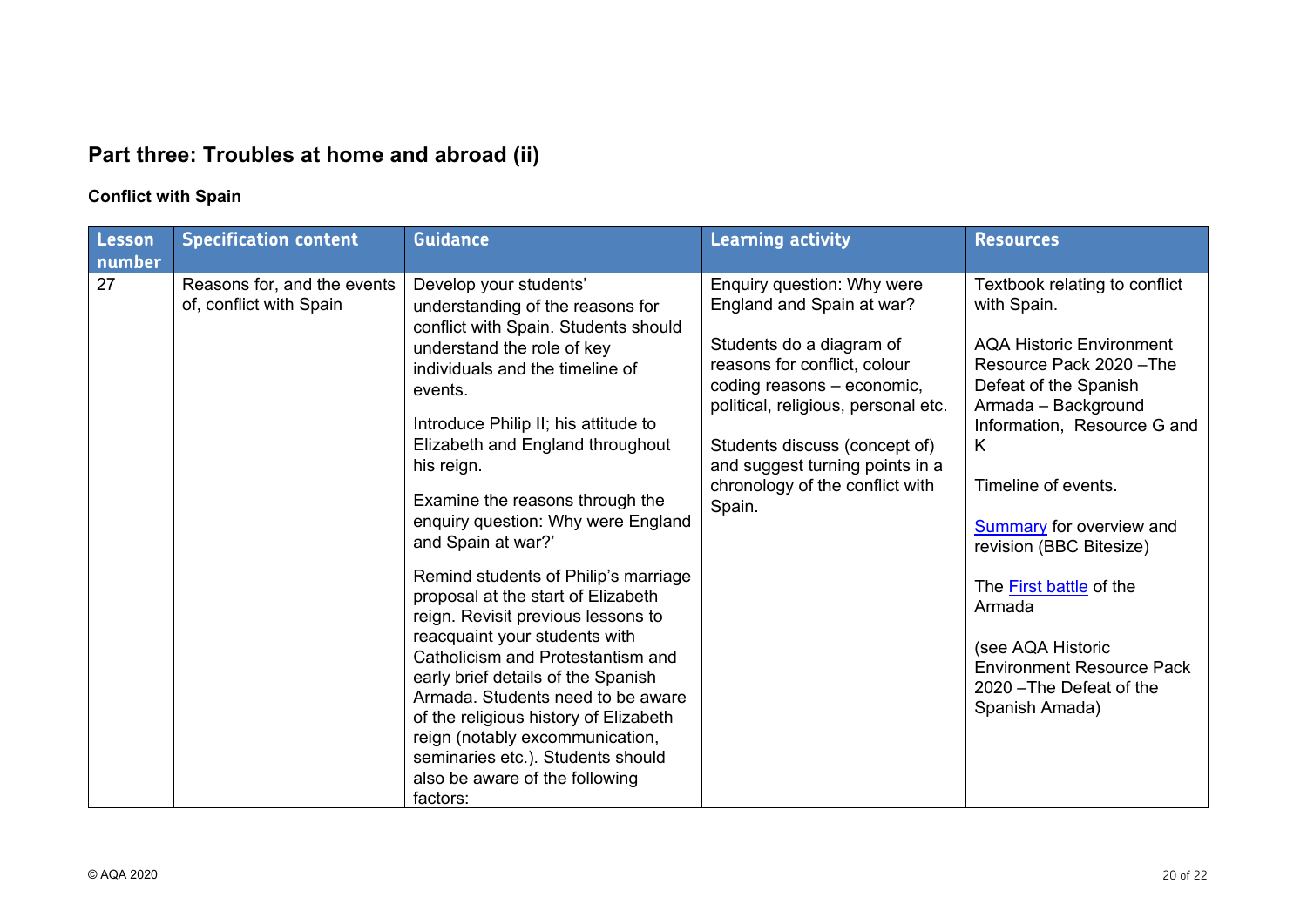| Lesson       | <b>Specification content</b>                                                                                          | <b>Guidance</b>                                                                                                                                                                                                                                                                                                                                                                                                                                                                             | <b>Learning activity</b>                                                                                                                                                                                                                                                                                                                                                                                                                                                                                                                                                                                                                                                               | <b>Resources</b>                                                                                                                                                                                                                                                                                      |
|--------------|-----------------------------------------------------------------------------------------------------------------------|---------------------------------------------------------------------------------------------------------------------------------------------------------------------------------------------------------------------------------------------------------------------------------------------------------------------------------------------------------------------------------------------------------------------------------------------------------------------------------------------|----------------------------------------------------------------------------------------------------------------------------------------------------------------------------------------------------------------------------------------------------------------------------------------------------------------------------------------------------------------------------------------------------------------------------------------------------------------------------------------------------------------------------------------------------------------------------------------------------------------------------------------------------------------------------------------|-------------------------------------------------------------------------------------------------------------------------------------------------------------------------------------------------------------------------------------------------------------------------------------------------------|
| number       |                                                                                                                       |                                                                                                                                                                                                                                                                                                                                                                                                                                                                                             |                                                                                                                                                                                                                                                                                                                                                                                                                                                                                                                                                                                                                                                                                        |                                                                                                                                                                                                                                                                                                       |
|              |                                                                                                                       | Hawkins and San Juan de Ulua<br>$\bullet$<br>1568<br>Privateers<br>$\bullet$<br>Drake's circumnavigation<br>Dutch War<br>Cadiz.                                                                                                                                                                                                                                                                                                                                                             |                                                                                                                                                                                                                                                                                                                                                                                                                                                                                                                                                                                                                                                                                        |                                                                                                                                                                                                                                                                                                       |
| 28 and<br>29 | Naval warfare, including<br>$\bullet$<br>tactics and technology.<br>The defeat of the<br>$\bullet$<br>Spanish Armada. | The Armada can be used to<br>showcase Elizabethan naval tactics<br>and technology.<br>The focus of this lesson is to<br>examine how and why the Spanish<br>Armada was defeated. Students<br>should understand the sequence of<br>events and the factors that<br>contributed to the outcome.<br>It is a useful question to help<br>students to reflect upon<br>responsibility for the outcome by<br>considering whether the English<br>defeated the Spanish Armada or the<br>Spanish failed. | Enquiry Question: Why was the<br>Spanish Armada defeated?<br>Students study a timeline of<br>events and complete of<br>sequencing exercise and<br>annotating the key events onto a<br>map.<br>Students draw up a table under<br>several headings to compare<br>the resources on each side, e.g.<br>ships, armaments, leaders,<br>tactics, location, luck, planning,<br>supplies, communications et<br>cetera<br>Students consider in pairs a<br>series of hypothetical, counter-<br>historical statements that alter<br>the aspects of the Spanish<br>/English sides. This will help<br>them understand the relative<br>importance/impact of each<br>element in the story. This can be | <b>AQA Historic Environment</b><br>Resource Pack 2020<br>The Defeat of the Spanish<br>Amada<br>Spanish Armada video.<br>Resource Pack 2020 - The<br>Defeat of the Spanish Amada<br>Resource A, I, L and M<br>Worksheets - blank timeline,<br>blank map,<br><b>Counter historical</b><br>propositions. |